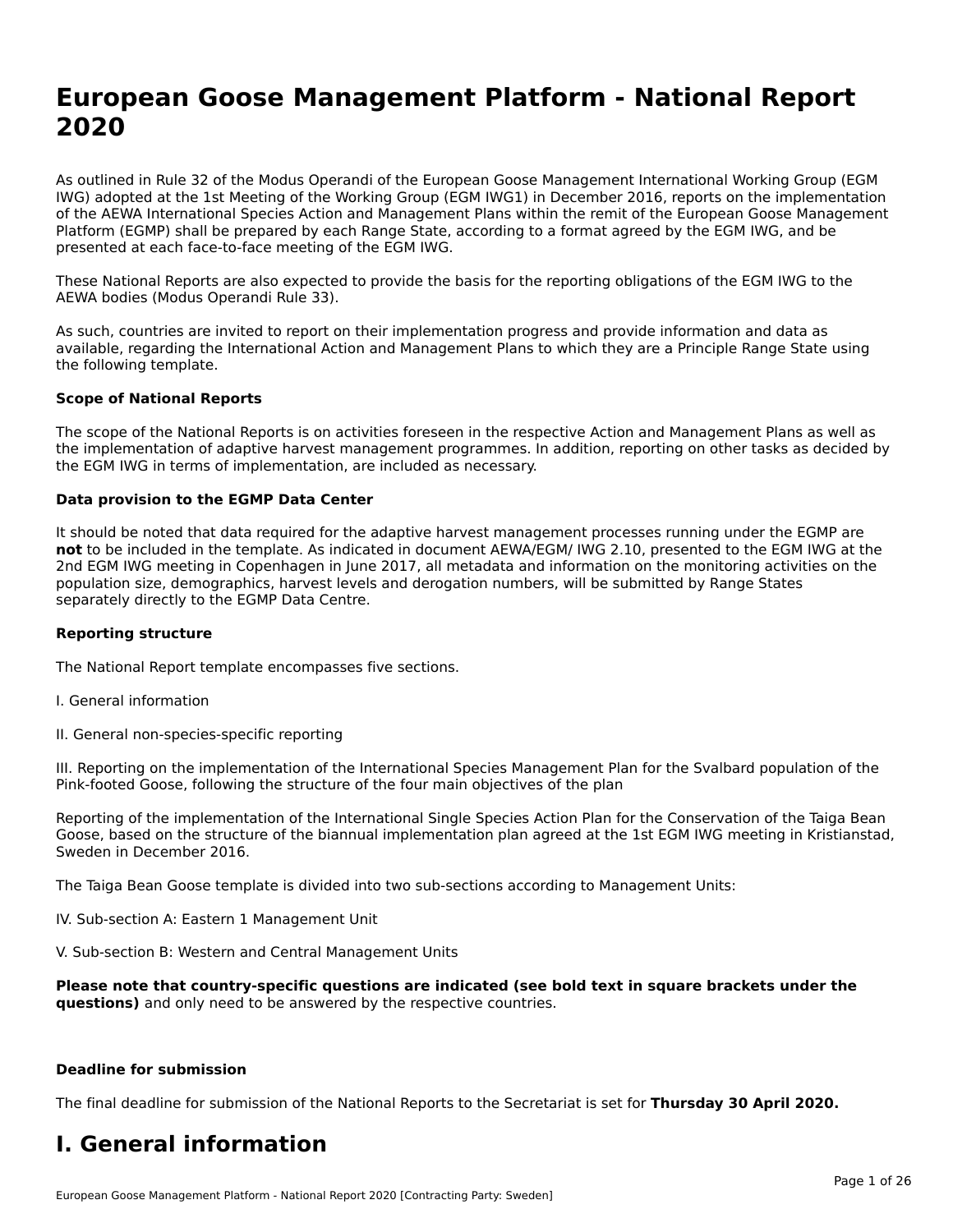#### **To be completed by all Range States**

Name of reporting country › Sweden

### **Designated National EGMP Administrative Authority**

Full name of the institution› Swedish Environmental Protection Agency

Name and title of the head of institution › Björn Risinger, Director General

Mailing address - Street and number › Naturvårdsverket, 106 48 Stockholm

P.O. Box

Postal code $>$  S-106 48

City › Stockholm

**Country** › Sweden

Telephone › +46 10 698 10 00

E-mail› registrator@naturvardsverket.se

Website › www.naturvardsverket.se

### **Designated National Government Representative (NGR) for EGMP matters**

Name and title of the NGR › Per Risberg, Senior Scientific Officer

Affiliation (institution, department) › Swedish Environmental Protection Agency

Mailing address - Street and number

P.O. Box

Postal code› S-106 48

City › Stockholm

**Country** › Sweden

Telephone  $+46$  10 698 10 00

E-mail› per.risberg@naturvardsverket.se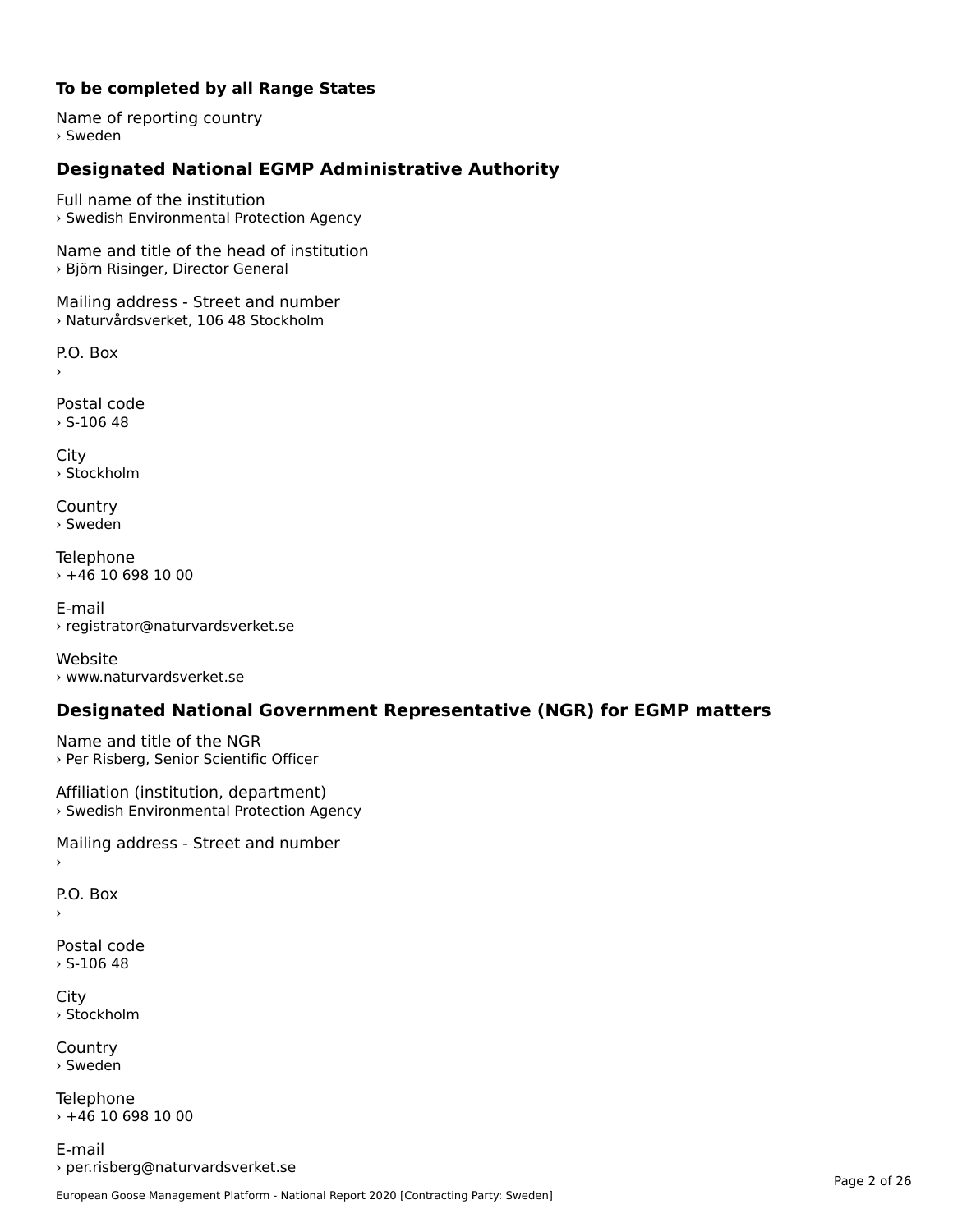Website› www.naturvardsverket.se

#### **Additional designated National Government Representative (NGR) for EGMP matters (if available)**

Name and title of the NGR› Louise Bednarz, Senior Advisor

Affiliation (institution, department) › Swedish Environmental Protection Agency

Mailing address - Street and number

 $\overline{P}$ ›

Postal code› S-106 48

**City** › Stockholm

**Country** › Sweden

Telephone  $\times$  +46 10 698 10 00

E-mail› louise.bednarz@naturvardsverket.se

Website › www.naturvardsverket.se

### **Designated National Expert (NE) for EGMP matters**

Name and title of the NE› Urban Johansson, Senior Scientific Officer

Affiliation (institution, department) › Swedish Environmental Protection Agency

Mailing address - Street and number

P.O. Box

›

Postal code $>$  S-106 48

City› Stockholm

**Country** › Sweden

**Telephone**  $+46$  10 698 10 00

E-mail› urban.johansson@naturvardsverket.se

Website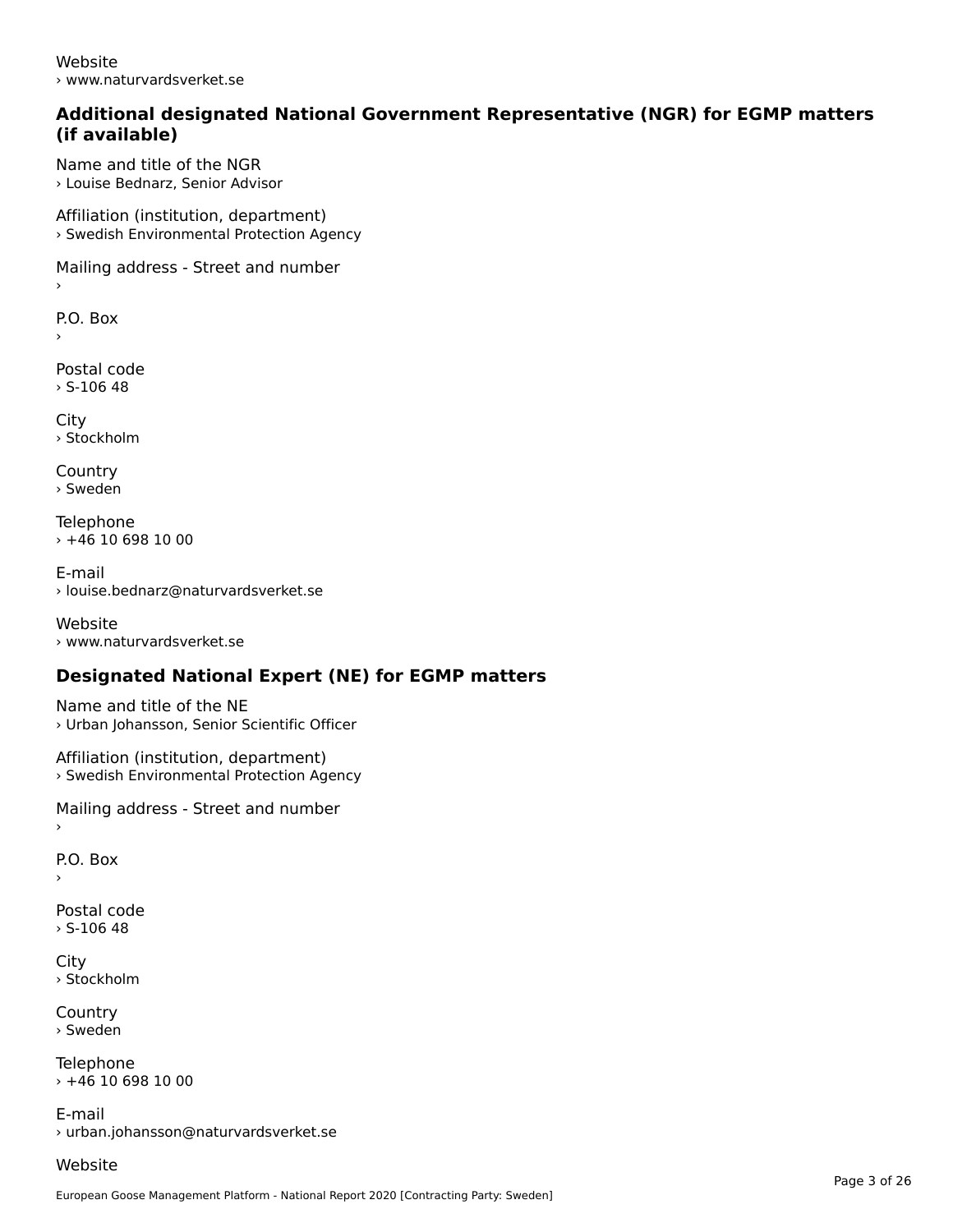› www.naturvardsverket.se

### **Additional designated National Expert (NE) for EGMP matters (if available)**

Name and title of the NE › Johan Månsson, Researcher

Affiliation (institution, department) › Swedish University of Agricultural Sciences/Wildlife Damage Center

Mailing address - Street and number › Inst för Ekologi, Viltskadecenter

 $\overline{P}$ ›

Postal code › S-730 91

City › Riddarhyttan

**Country** › Sweden

Telephone › +46 581 69 73 25

E-mail› johan.mansson@slu.se

Website› www.slu.se/viltskadecenter

#### **Other relevant institutions/entities/individual experts that have contributed to this report**report

Please insert information on any other relevant institutions/entities/individual experts that have continuated to this report

### **Additional information and comments (optional)**

Please insert additional information and comments ›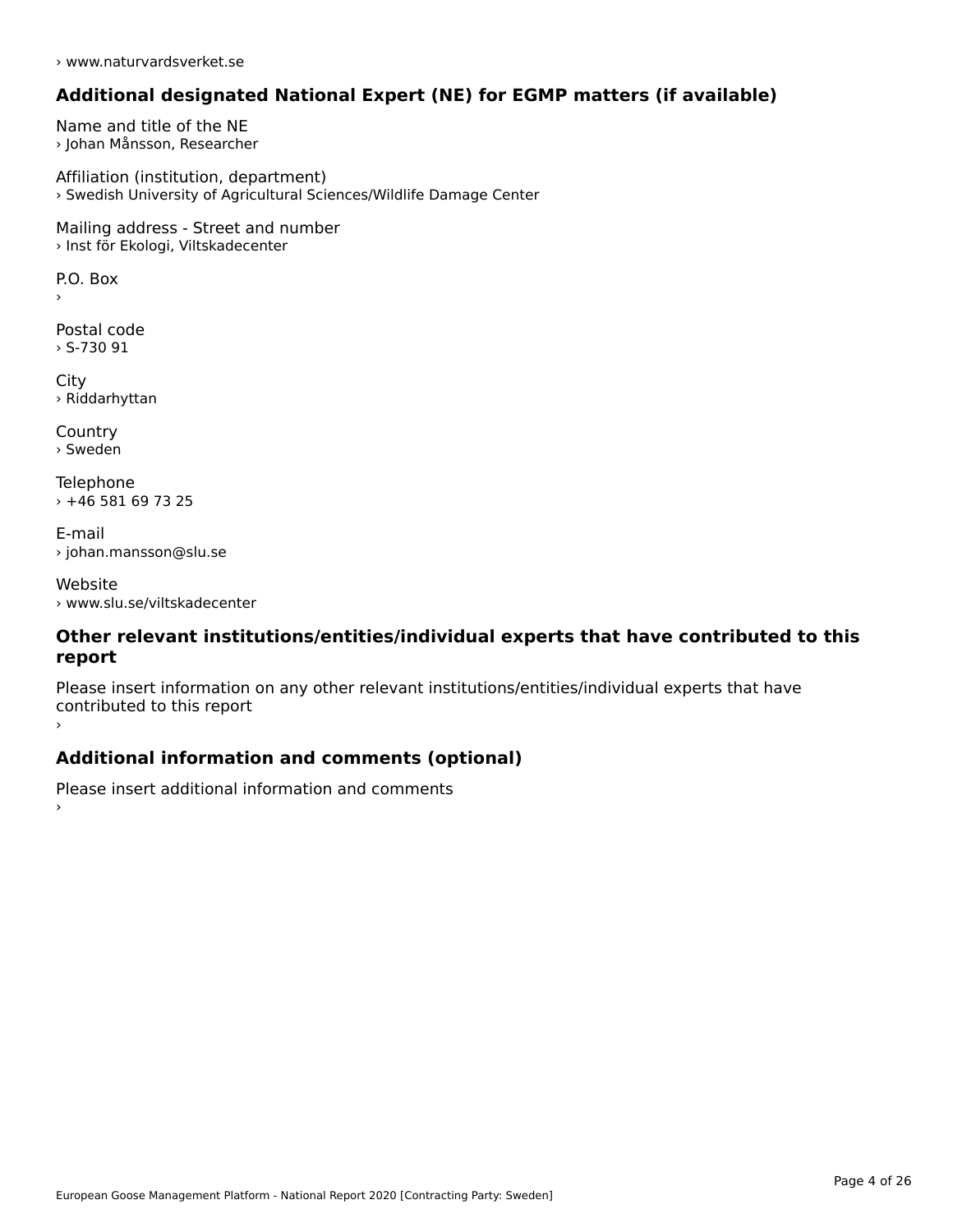#### **II. General non-species-specific reporting**

#### **To be completed by all Range States**

II.1. Are you monitoring the level of agricultural conflict (damage, complaints) with geese in your country n.i. Are you monitoring the lever or agricultural connict (damage, complaints) with g<br>on national (centralized for the entire country), regional(sub-national) or local level?

(PfG ISMP p.33, Objective II  $(4+5)$ ) Please select only one option ☑ Yes**☑ Yes**<br>□ No □ No<br>□ Not relevant

Please indicate the level:

Possibility for multiple options  $\Box$  National (centralized for the entire country)  $\Box$  Regional (sub-national) ☑ Local

#### **National (centralized for the entire country) monitoring**

Please provide details on the national monitoring methods, units, frequency and the coverage

Are these national activities species-specific? Please select only one optionPlease select only one option.<br>□ Yes ☐ No $\Box$  No

Please list the species

›

#### **Regional (sub-national) monitoring**

Please provide details on the regional monitoring methods, units, frequency and the coverage

Are these regional activities species-specific? ∩ne these regional activ<br>Please select only one option □ Yes<br>□ No

Please list the species ›

### **Local monitoring**

Please provide details on the local monitoring methods, units, frequency and the coverage › Farmers report damages to CAB who has specially trained officers that inspect and valuates the damage

Are these local activities species-specific? Please select only one optionriease<br>□ Yes ☑ NoPlease list the species

›

Please explain the reasons

Please explain the reasons ›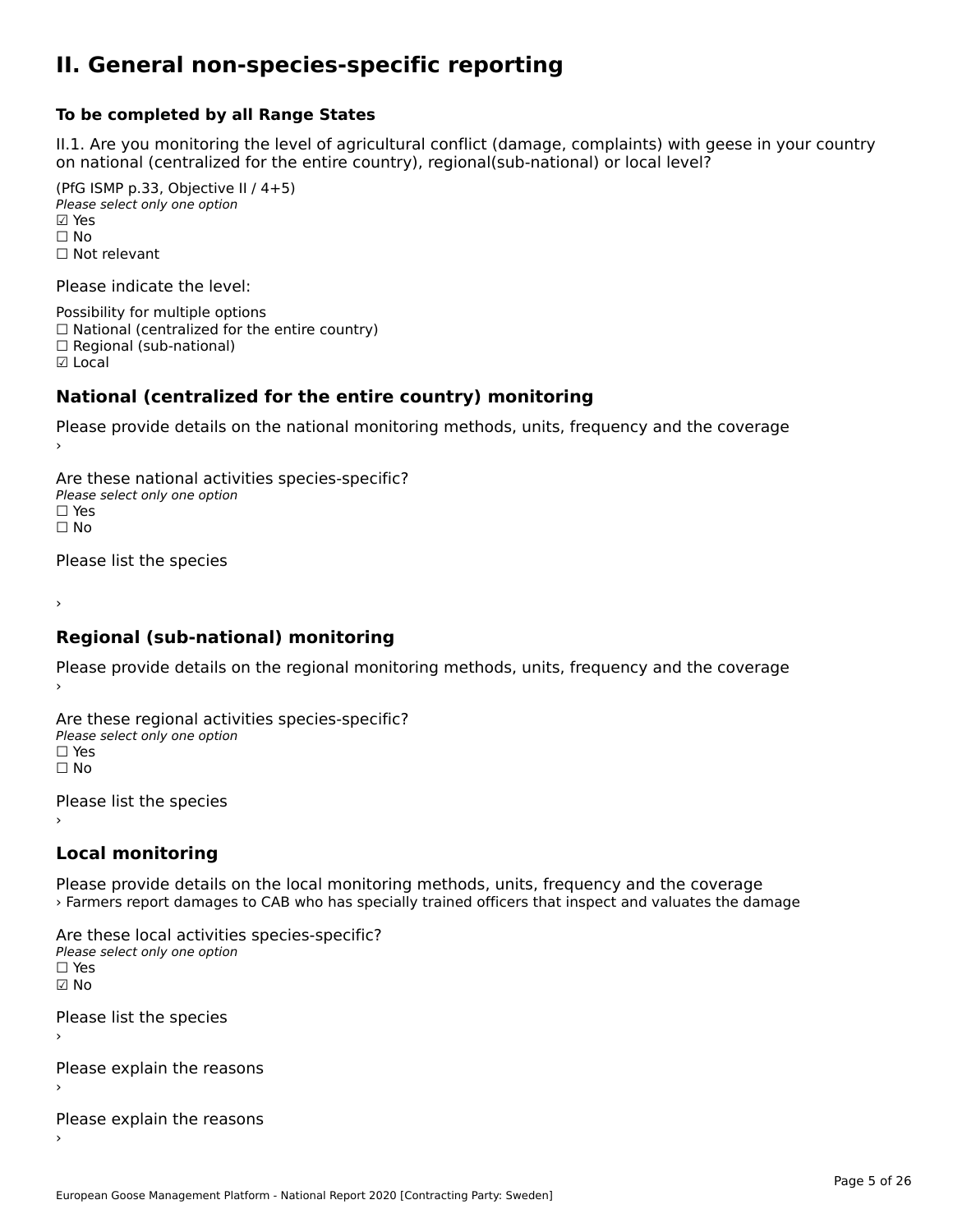II.2. What management measures does your country apply to manage agricultural conflicts related to

(PfG ISMP p. 33, Objective II  $/$  4+5)

Possibility for multiple options

™assibility for maltiple options<br>□ No agricultural conflict related to geese has been recorded in my country

 $\Box$  No management measures are applied to manage agricultural conflicts related to geese

☑ Compensation schemes (payments to farmers for losses e.g. crop damage)

a compensation schemes (payments to familers for losses e.g. crop damage)<br>[1] Subsidy schemes (payments to support farmers to provide for/tolerate geese on their land, replacing agricultural use)

use)<br>☑ Scaring schemes or other preventive measures designed to actively keep geese away from farmland

 $\boxtimes$  Designation of goose foraging areas (accommodation areas)

□ Designation of goose foraging areas (accommodation areas)<br>□ Derogation shooting to keep geese away from sensitive crops and to reduce population size

 $\Box$  Any other management measures to alleviate agricultural conflict

### **No management measures are applied**

Please explain the reasons ›

### **Compensation schemes (payments to farmers for losses e.g. crop damage)**

Please indicate the level at which the schemes are applied

Possibility for multiple options rossibility for multiple options<br>□ National (centralized for the entire country) □ National (centralized io<br>☑ Regional (sub-national) ⊡ ∩egio<br>☑ Local

Please explain how the damage (yield loss) is determined riedse explain now the damage (yield loss) is determined<br>> Based on inspection, CAB decides on compensation for each damage

Are these schemes species-specific? ∩ne these senemes spee<br>Please select only one option

☑ No

Please provide details on the species-specific measures

Please provide any other details (e.g. results), if available

Please explain the reasons

› Too hard to determin species and often mixed groups of different species - geese and swans or cranes

Is the effectiveness of this scheme evaluated?Please select only one option☑ Yes☐ No

Please provide details on the evaluation of effectiveness

Please provide any other details (e.g. results), if available

Please explain the reasons

#### **Subsidy schemes (payments to support farmers to provide for/tolerate geese on their land, replacing agricultural use)**

Please indicate the level at which subsidy schemes are provided

Possibility for multiple options rossibility for multiple options<br>□ National (centralized for the entire country) □ Regional (centranzed to<br>□ Regional (sub-national)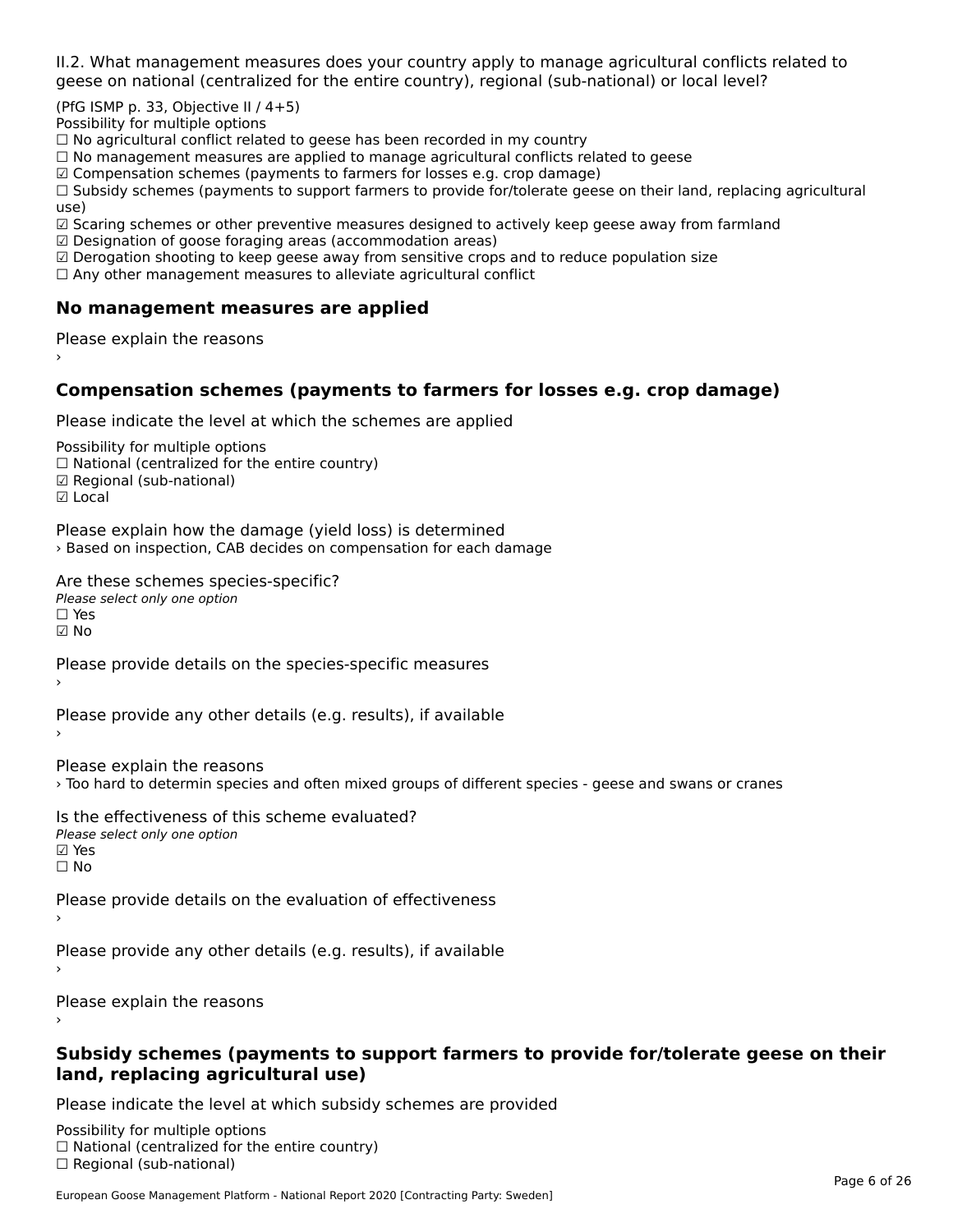#### ☐ Local

Please provide details on the subsidy schemes

Are these schemes species-specific?∩ne these senemes spee<br>Please select only one option

□ Yes<br>□ No

Please provide details on the species-specific measures

Please provide any other details (e.g. results) if available

Please explain the reasons

Is the effectiveness of this scheme evaluated? □ CITC CITCCLIVERESS OF C<br>Please select only one option ים וכ∍<br>⊟ No

Please provide details on the evaluation of effectiveness

Please provide any other details (e.g. results) if available

Please explain the reasons

# **Scaring schemes or other preventive measures designed to actively keep geese away from farmland**

Please indicate the level of the schemes

Possibility for multiple options ™assibility for multiple options<br>□ National (centralized for the entire country) □ National (centralized io<br>☑ Regional (sub-national) ☑ Local

Please provide details on the scaring schemes or other preventive measures › Done by both CAB and farmers

Is the effectiveness of this scheme evaluated?Please select only one option☑ Yes☐ No

Please provide details on the evaluation of effectiveness› Swedish Wildlife damage center is currently working with this issue.

Please provide any other details (e.g. results) if available

Please explain the reasons

### **Designation of goose foraging areas (accommodation areas)**

Please provide details on the foraging areas (accommodation areas) › CAB has some

Please indicate at which level the foraging areas are designated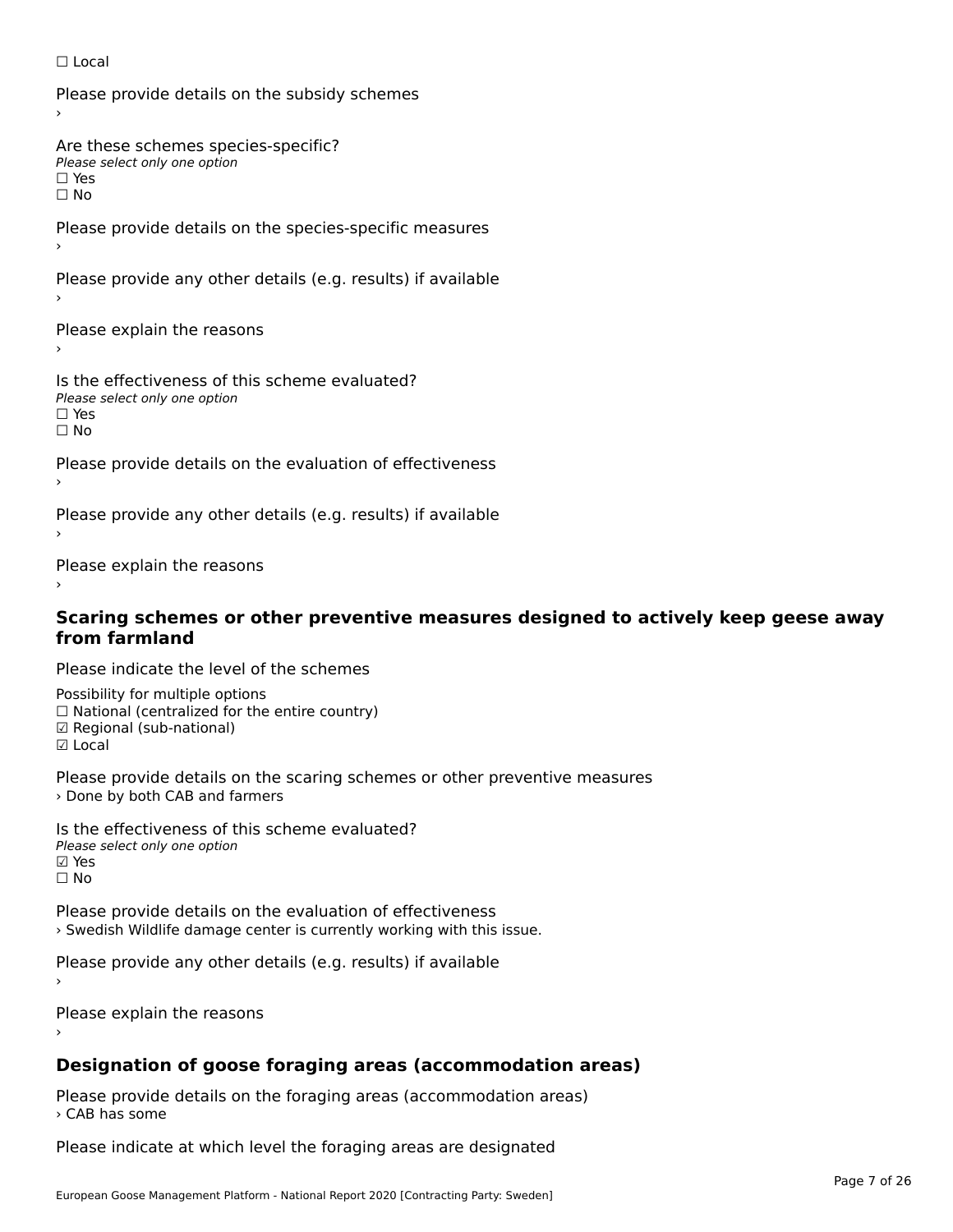Possibility for multiple options rossibility for multiple options<br>□ National (centralized for the entire country) □ National (centralized io<br>☑ Regional (sub-national) ☑ Local

Is the effectiveness of accommodation areas evaluated?Please select only one option riease<br>☑ Yes ☐ No

Please provide details on the evaluation of effectiveness › Swedish center for wildlife damages at SLU has some work ongoing.

Please provide any other details (e.g. results), if available › http://stud.epsilon.slu.se

Please explain the reasons

#### **Derogation shooting to keep geese away from sensitive crops and to reduce population size**population size

Please provide species-specific details on the derogation shooting riedse provide species-specific details on the derogation shooting<br>> Both "open season" at damage sites and CAB derogation to keep geese away from crops. Few derogation to reduce population size on local scale

Please indicate the application level of the derogation shooting

Possibility for multiple options гозывниу тог нингріе орноть<br>□ National (centralized for the entire country)  $\Box$  Regional (sub-national)

☑ Local

Is the effectiveness of derogation shooting evaluated? Please select only one option ☑ Yes☐ No

Please provide details on the evaluation of effectiveness › http://www.naturvardsverket.se/Om-Naturvardsverket/Publikationer/ISBN/8700/978-91-620-8793-7/

Please provide any other details (e.g. results), if available

Please explain the reasons

#### **Any other management measures taken to alleviate agricultural conflicts**

Please provide details on the management measures that are taken ›

Please indicate the level of the measures

Possibility for multiple options

rossibility for multiple options<br>□ National (centralized for the entire country)

□ National (centralized io<br>□ Regional (sub-national)

☐ Local

Are these measures species-specific?ric criese measures spe<br>Please select only one option ☐ Yes☐ No

Please give details on the species-specific measures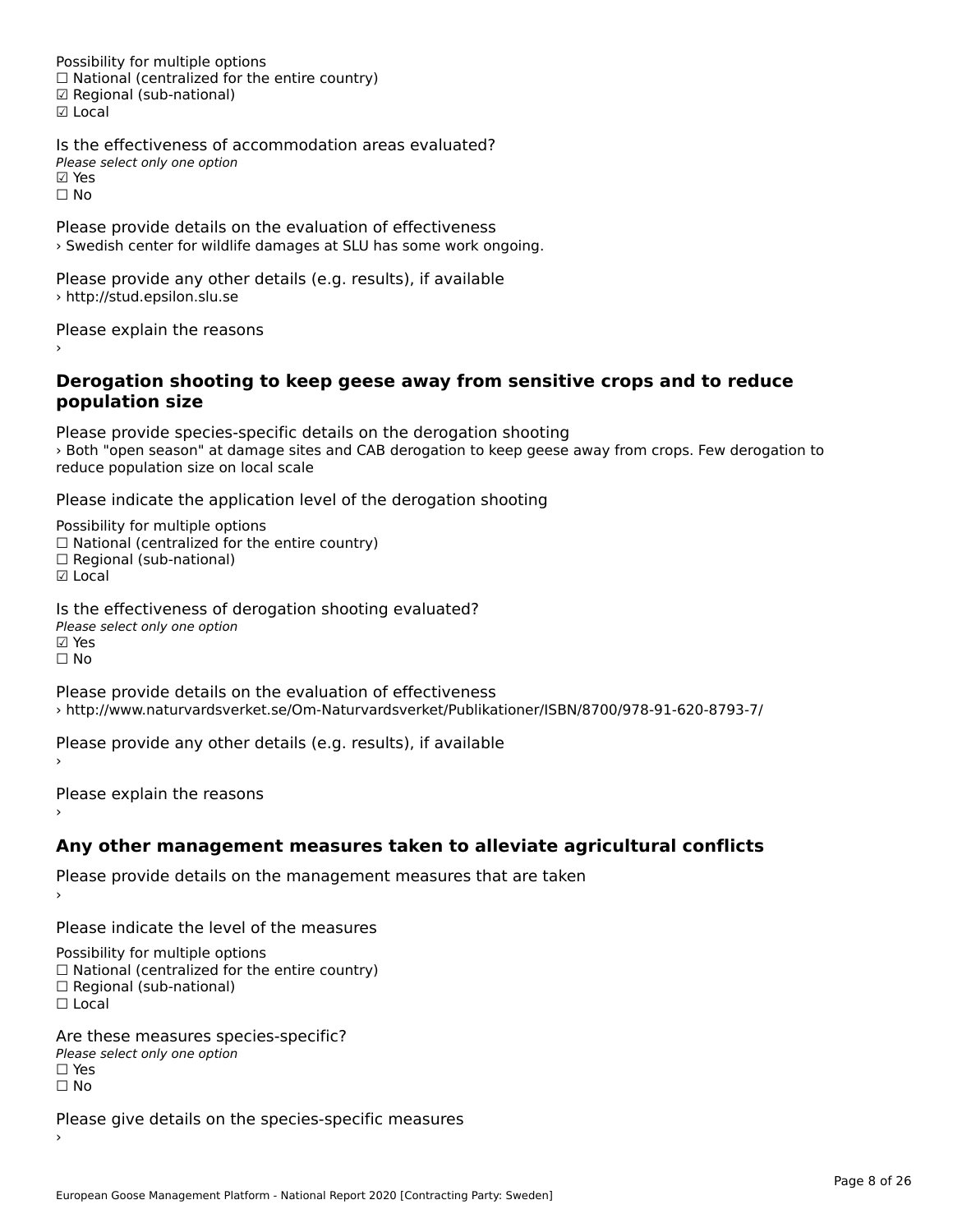Please provide brief details (attach file or provide weblink)

Please explain the reasons›

Is the effectiveness of these measures evaluated?Please select only one option☐ Yes☐ No

Please provide details on the evaluation of effectiveness

Please provide any other details (e.g. results), if available

Please explain the reasons›

II.3. Has your country developed new or adjusted existing legislation to facilitate the implementation of

(TBG ISSMP; PfG ISSMP)

Please select only one option ☐ Yes

☐ The legislation has been reviewed and no need to adjust existing or develop new legislation has been identified ☐ No, but the development of new or adjustment of existing legislation is currently under political discussion ☑ No, but the development of new or adjustment of existing legislation is currently under technical discussion $\boxtimes$  No, but the development of new or adjustment of existing legislation is currently under technical discussion ⊠ No, but the development of new or adjustment of existing regislation is currently under technical discussion<br>□ The legislation has not been reviewed yet for any possible need of adjustment or development of new legislat

Please provide details on the new legislation or the adjustments to existing legislation and the issues riease piu<br>seddressed ›

Please attach the legislation

Please indicate if you have used the Guidance on Implementation of AHM through Domestic Legal Piease indicate if you have used the<br>Regulations (adopted at EGM IWG3) Please select only one option ☐ Yes☐ No

Please explain what other guidance has been used instead

Please provide details

Is there an anticipated date to conclude considerations related to development or adjustment of legislation Proced to Arm within your country

Is there an anticipated date to conclude considerations related to development or adjustment of legislation is there an anticipated date to cont<br>related to AHM within your country › Spring 2021

Please explain the reasons

Please specify›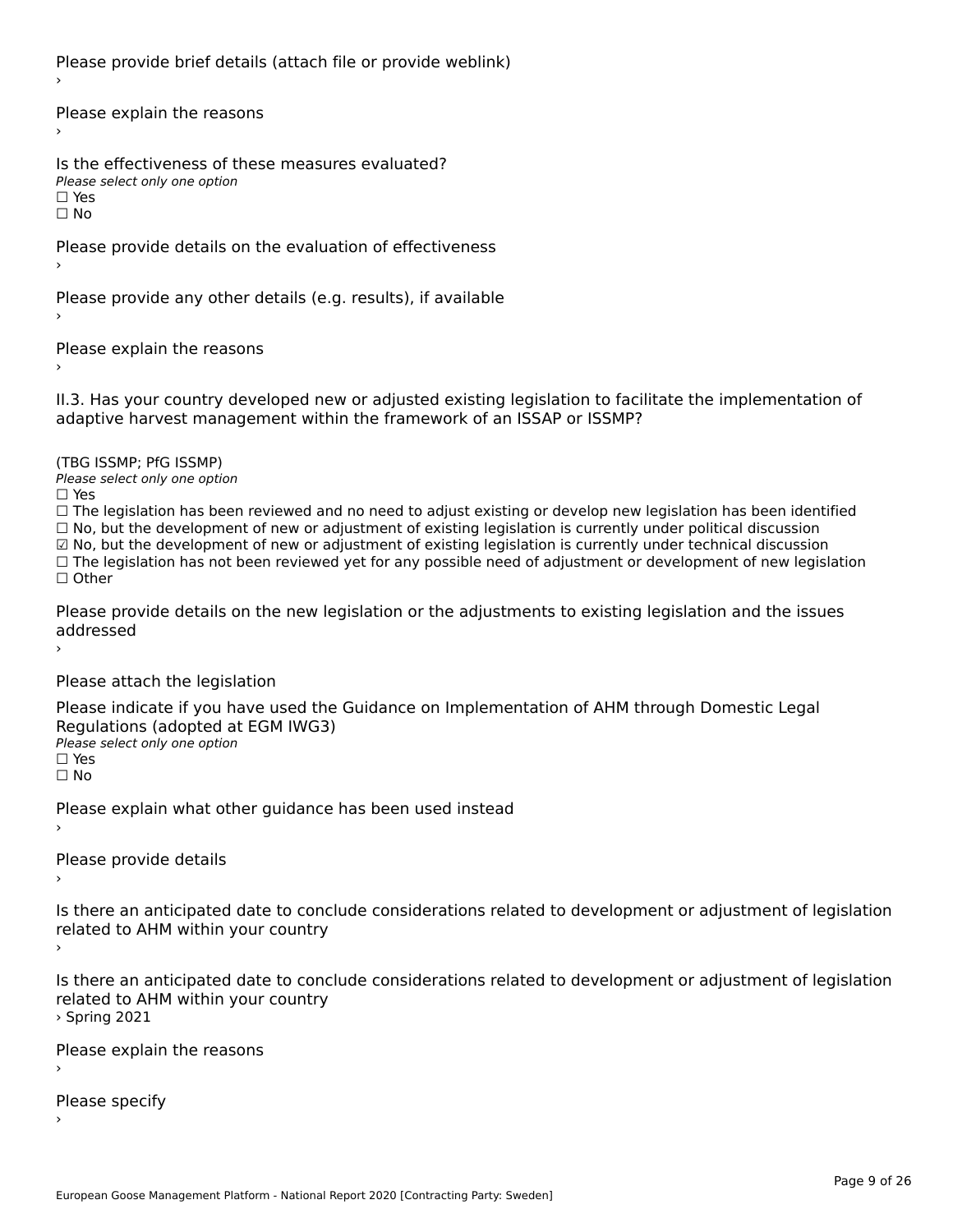### **III. Pink-footed Goose International Species Management Plan (PFG**III. FIIIN-IUULEU GUUSE IIILEI II**atiunai Species Management Fian (FTG**<br>ISMD)

#### **Praticipating Range States: Belgium, Denmark, the Netherlands, Norway**

### **General Implementation**

III.1. Does your country have a national (centralized for the entire country), regional (sub-national) or local

(PfG ISMP, p. 29; Objective II+IV/6) Please select only one option *riease select only one option*<br>□ Yes, adopted and being implemented  $\Box$  res, adopted and being implemented<br> $\Box$  Yes, adopted but not being implemented  $\Box$  A plan(s) is/are being developed ☑ No

Please indicate the level of the plan

Possibility for multiple options rossibility for multiple options<br>□ National (centralized for the entire country) □ National (centralized io<br>□ Regional (sub-national) ☐ Local

#### **National management plan**

Please indicate the date of adoption

 **National** Management Plan

›

Please indicate by whom the plan was adopted

**National** Management Plan ›

Please provide details about the implementing agency

**National** Management Plan ›

Please provide a reference to the plan

**National** Management Plan ›

Please provide a main contact

**National** Management Plan ›

Does the management plan/s promote recreational uses such as tourism and hunting?

(PfG ISMP, p. 33, Objective II+IV/6) Please select only one optionPlease select only one option  $\square$  Yes ☐ No

Please provide more details on the activities

Please indicate the economic, cultural and other value of the recreational activities at national level

Please explain the reasons

### **Regional management plan**

In case of various management plans, please upload a document or table listing all the management plans,in case or various management plans, please uploa<br>in the direct below the its required in the sections below including the details required in the sections below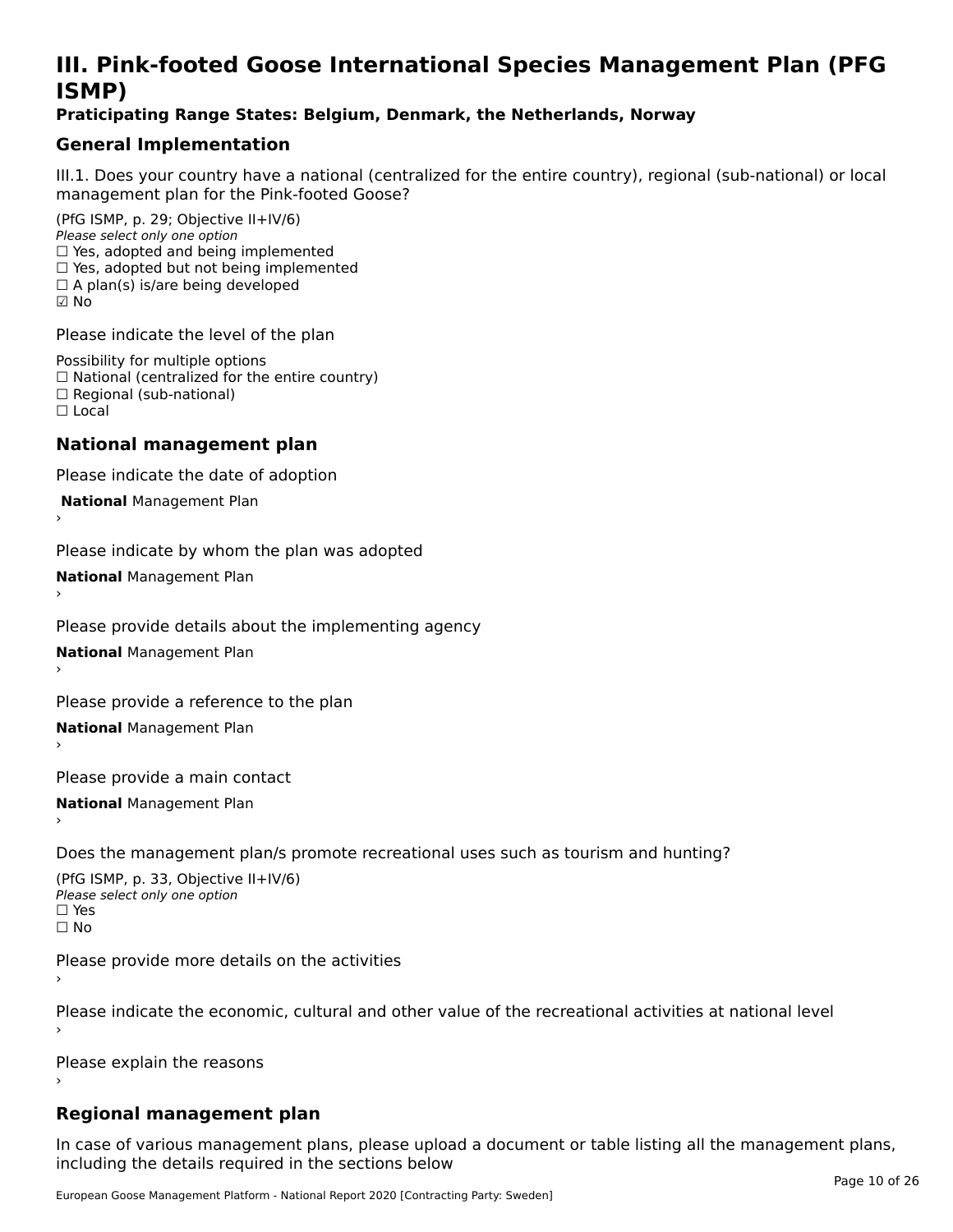Please indicate the region the plan encompasses **Regional** Management Plan

Please indicate the date of adoption **Regional** Management Plan ›

Please indicate by whom the plan was adopted

**Regional** Management Plan

›

Please provide details about the implementing agency

**Regional** Management Plan

Please provide a reference to the plan

**Regional** Management Plan

Please provide a main contact

**Regional** Management Plan

Does the management plan promote recreational uses such as tourism and hunting?

(PfG ISMP, p. 33,Objective II+IV/6) ∩∩ וויוכו פון<br>Please select only one option<br>□ Yes □ Yes<br>□ No

Please provide more details on the activities

Please indicate the economic, cultural and other value of the recreational activities at regional level

Please explain the reasons ›

### **Local management plan**

In case of various management plans, please upload a document or table listing all the management plans, In case of various management plans, please uploa<br>including the details required in the sections below

Please indicate the area the plan encompasses

**Local** Management Plan

Please indicate the date of adoption

**Local** Management Plan›

Please indicate by whom the plan was adopted

**Local** Management Plan

Please provide details about the implementing agency

**Local** Management Plan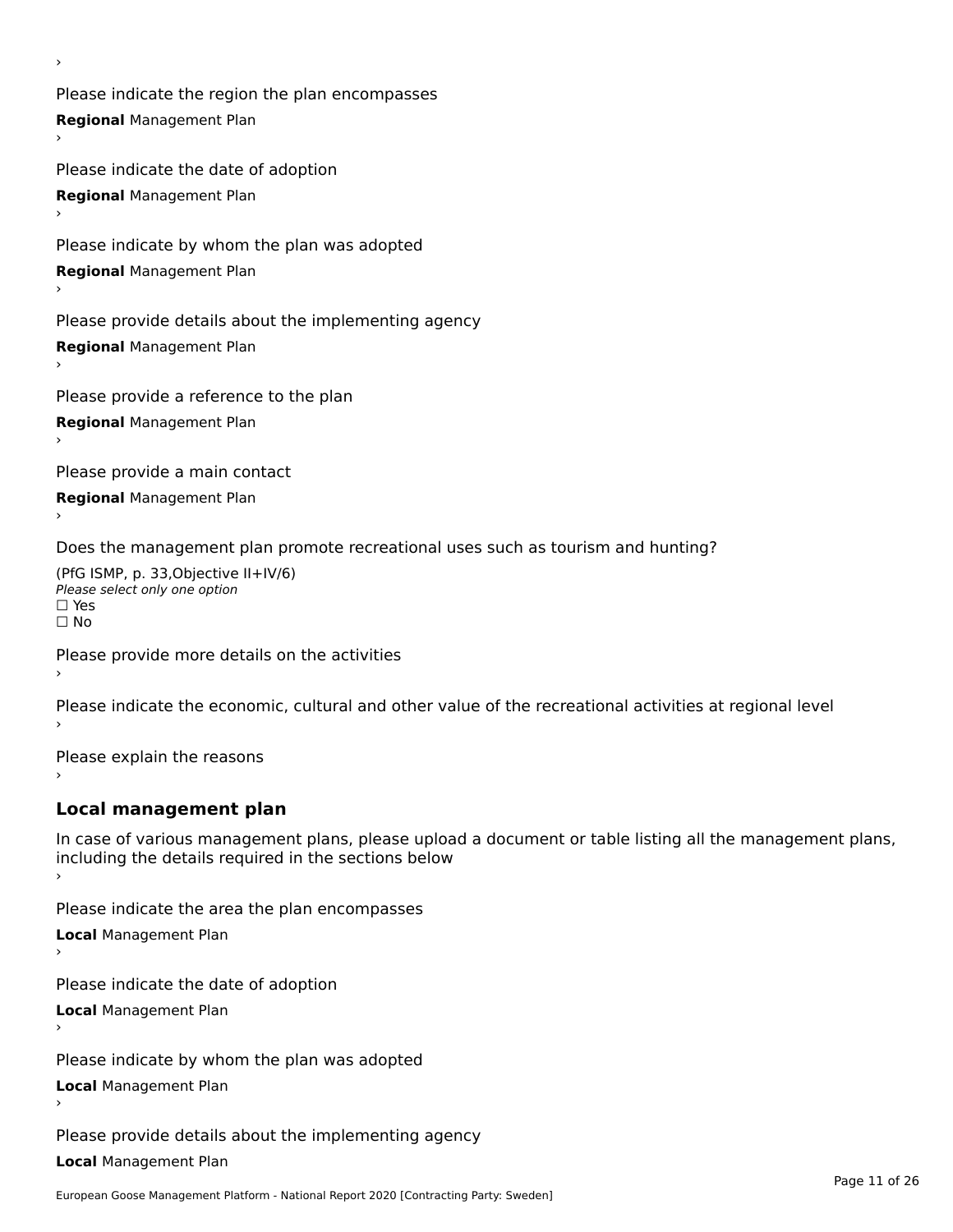Please provide a reference to the plan **Local** Management Plan

Please provide a main contact

**Local** Management Plan

›

Does the management plan promote recreational uses such as tourism and hunting?

(PfG ISMP, p. 33, Objective II+IV/6) Please select only one option☐ Yes☐ No

Please provide more details on the activities

Please indicate the economic, cultural and other value of the recreational activities at local level

Please explain the reasons ›

Please indicate the level of the plan ∩ease marcate the lever of the plan<br>□ National (centralized for the entire country) □ National (centralized io<br>□ Regional (sub-national) ☐ Local

#### **National management plan**

Please indicate the date of adoption National management plan

Please indicate by whom the plan was adopted National management plan ›

Please provide details about the implementing agency

National management plan

Please provide a reference to the plan

National management plan

Please provide a main contact

National management plan

### **Regional management plan**

Please indicate the region the plan encompasses Regional management plan

Please indicate the date of adoption

Regional management plan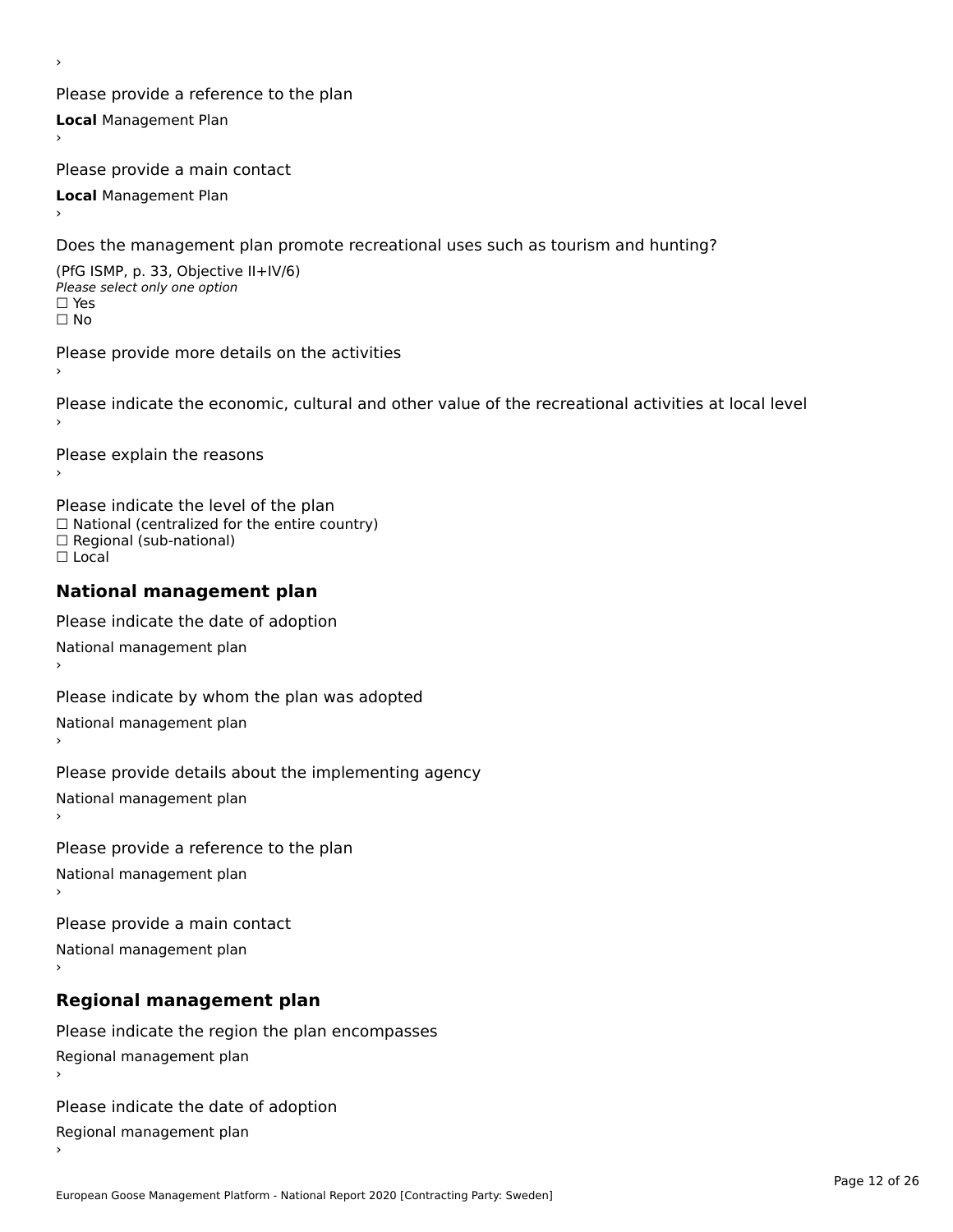```
Please indicate by whom the plan was adopted Regional management plan
Please provide details about the implementing agency Regional management plan
Please provide a reference to the plan Regional management plan
Please provide a main contact Regional management plan
Local management plan
Please indicate the area the plan encompasses Local management plan›Please indicate the date of adoption Local management plan١,
Please indicate by whom the plan was adopted Local management plan›Please provide details about the implementing agency Local management plan١,
Please provide a reference to the plan Local management plan›Please provide a main contact Local management plan١,
In case of various management plans, please upload a document or table listing all the management plans,in case or various management plans, please upload
including the details required in the sections above
Are the management plan/s promoting recreational uses such as tourism and hunting?
```

```
(PfG ISMP, p. 33, Objective II+IV/6)
Please select only one option☐ Yes☐ No
```
Please provide more details on the planned activities

Please explain the reasons›

Please indicate why the plan is not being implemented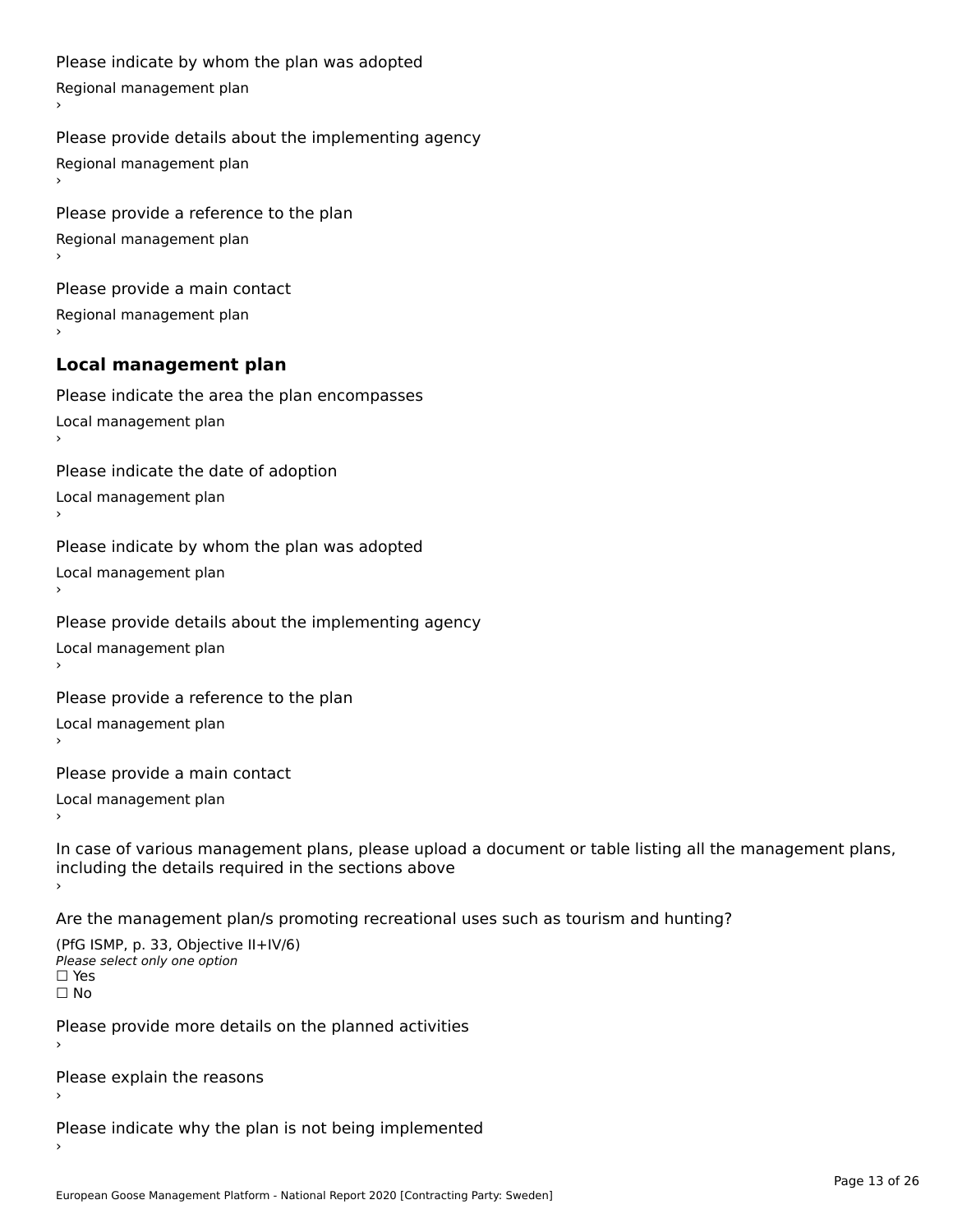Please indicate the timeline for the finalization of the plan

Please indicate when it is expected to be adopted

Please indicate the level of the plan(s) (National, regional, local)

Please explain the reasons › Few birds reported, spread over large areas

Field for additional information on management plan/s (optional)

III.2. Has your country established a working group to support the implementation of the PfG ISMP?

(PfG ISMP, p. 29, Objective I+II+II+IV/1)Please select only one option □ Yes, a working group has been established □ Tes, a working group has been established<br>□ The establishment of a working group is under consideration

Please indicate the type of working group that has been established

Possibility for multiple options  $\Box$  National (centralized for the entire country)  $\Box$  Regional (sub-national)  $\Box$  Local

#### **National working group**

›

Please indicate the date of establishment

Please list the working group members and coordinator ›

Please provide details about the functions of the working group ›

Please provide a main contact ›

**Regional working group**

In case of multiple regional working groups, please upload a document or table listing all the working In case of multiple regional working groups, please upload a<br>groups, including the details required in the sections below

Please indicate the region the working group services ›

Please indicate the date of establishment ›

Please list the working group members and coordinator ›

Please provide details about the functions of the working group ›

Please provide a main contact ›

### **Local working group**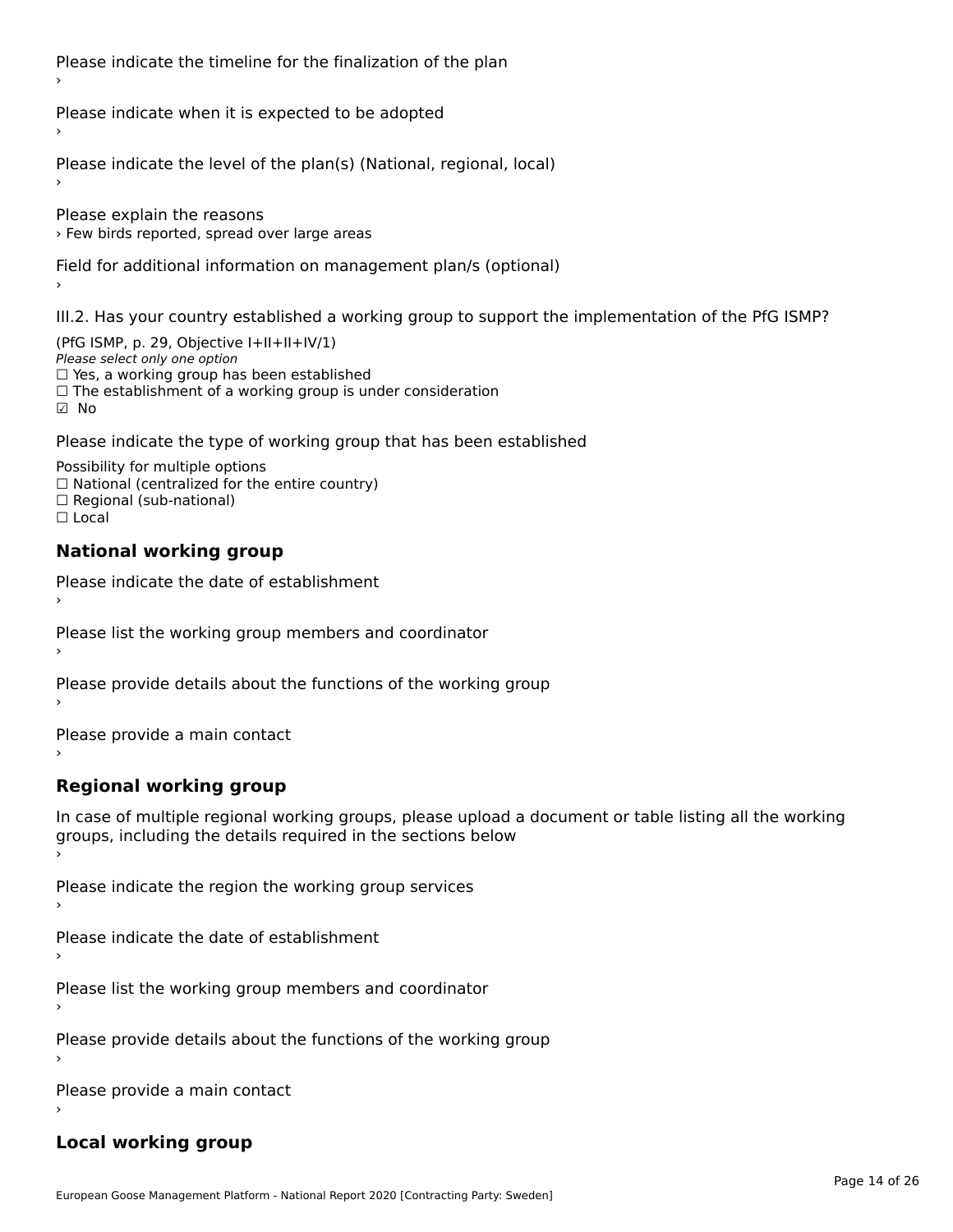In case of multiple local working groups, please upload a document or table listing all the working groups, in case of multiple local working groups, please up ›

Please indicate the area the working group services ›

Please indicate the date of establishment ›

Please list the working group members and coordinator ›

Please provide details about the functions of the working group ›

Please provide a main contact ›

Please indicate by when a decision on the establishment will be taken

Please indicate which existing structure or capacity is responsible for the implementation of the PfG ISMP

› No group for PfG, but a national group for management of geese, swans and cranes

Field for additional information on working group (optional)

› No Group for PfG, but a national group for management of geese, swans and cranes

#### **Objective I. Maintain a sustainable and stable Pink-footed Goose population and its range**range

III.3. Have key sites for the Pink-footed Goose been identified in your country?

(PfG ISMP, p. 32, Objective I/4)Please select only one option ☐ Yes☑ No

Please upload an Excel table and include specific information for each site on the following items

- $1 \quad \alpha$
- 2 Site
- 2 Site<br>3 Size (ha)

د حدد una<br>4 Location (decimal geographic coordinates; and separately upload a map indicating roost and main foraging areas 4 Location<br>if possible)

- 5 Main habitat types
- 6 Has this site been afforded appropriate designation status at international levels (e.g. Ramsar site, SPA, etc.)? 6. Bestweetter status
- 6a Designation status<br>6b Date of designation
- 
- 6c Any other relevant information
- 7 Has this site been afforded appropriate protected area status at national levels? 7a Designation status
- 7a Designation status<br>7b Date of designation
- 
- 7c Any other relevant information
- 8 Does a management plan exist that address the conservation requirements of pink-footed geese?
- 8a Provide brief details e.g. about the hunting regulations and other management regimes ›

Please explain the reasons › New species

III.4. Are measures being taken to restore and/or rehabilitate Pink-footed Geese roosting and/or feeding habitats?

 $(PCI GMP, p. 33, Qb)$  is the I+II/7) Possibility for multiple optionsPossibility for multiple options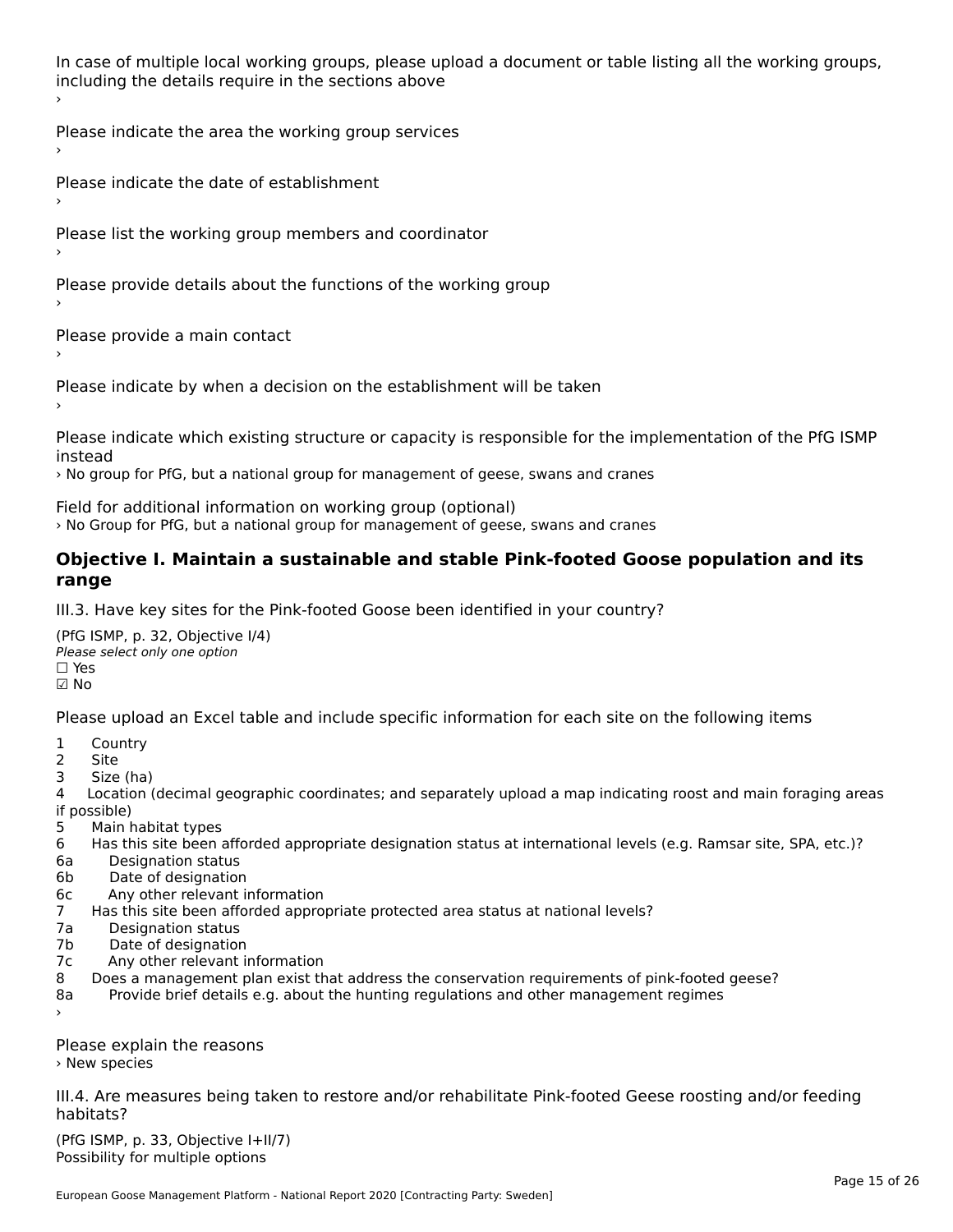☐ In staging areas □ in staging areas<br>□ In the wintering areas ☑ Not relevant

### **In the staging areas**

Please provide brief details, listing sites and measures ›

#### **In the wintering areas**

Please provide brief details, listing sites and measures ›

Please explain the reasons › No former roosting or feeding habitats known

III.5. Has a programme for prevention of Pink-footed Goose breeding on mainland been developed and implemented in your country?

(PfG ISMP, p. 31, Objective I+II+II/2)

**[only for Norway]**

Please select only one option riease select only one option<br>□ Yes, the programme is being implemented

 $\Box$  ies, the programme is being implemented to date  $\Box$  Yes, but the programme is not being implemented to date

 $\Box$  No, but a programme is under development

Please provide information on measures taken to date

Please provide results, if available

Please provide brief details on the measures and timeline of the programme

Please explain why it has not been implemented

Please provide brief details and expected date of enacting it

Please provide details on any other relevant activities undertaken, if any›

**Keep agricultural conflicts to an acceptable level**

III.6. Are agricultural conflicts related to Pink-footed Geese (e.g. crop damage) currently at an acceptable

(PfG ISMP, p. 33, Objective II  $(4+5)$ ) Please select only one option ☑ Yes☐ No

Please indicate how these conflicts are being addressed

Please indicate how these conflicts are being addressed›

Please provide further details, as necessary ›

### **Objective III. Avoid increase in tundra vegetation degradation on the breeding range**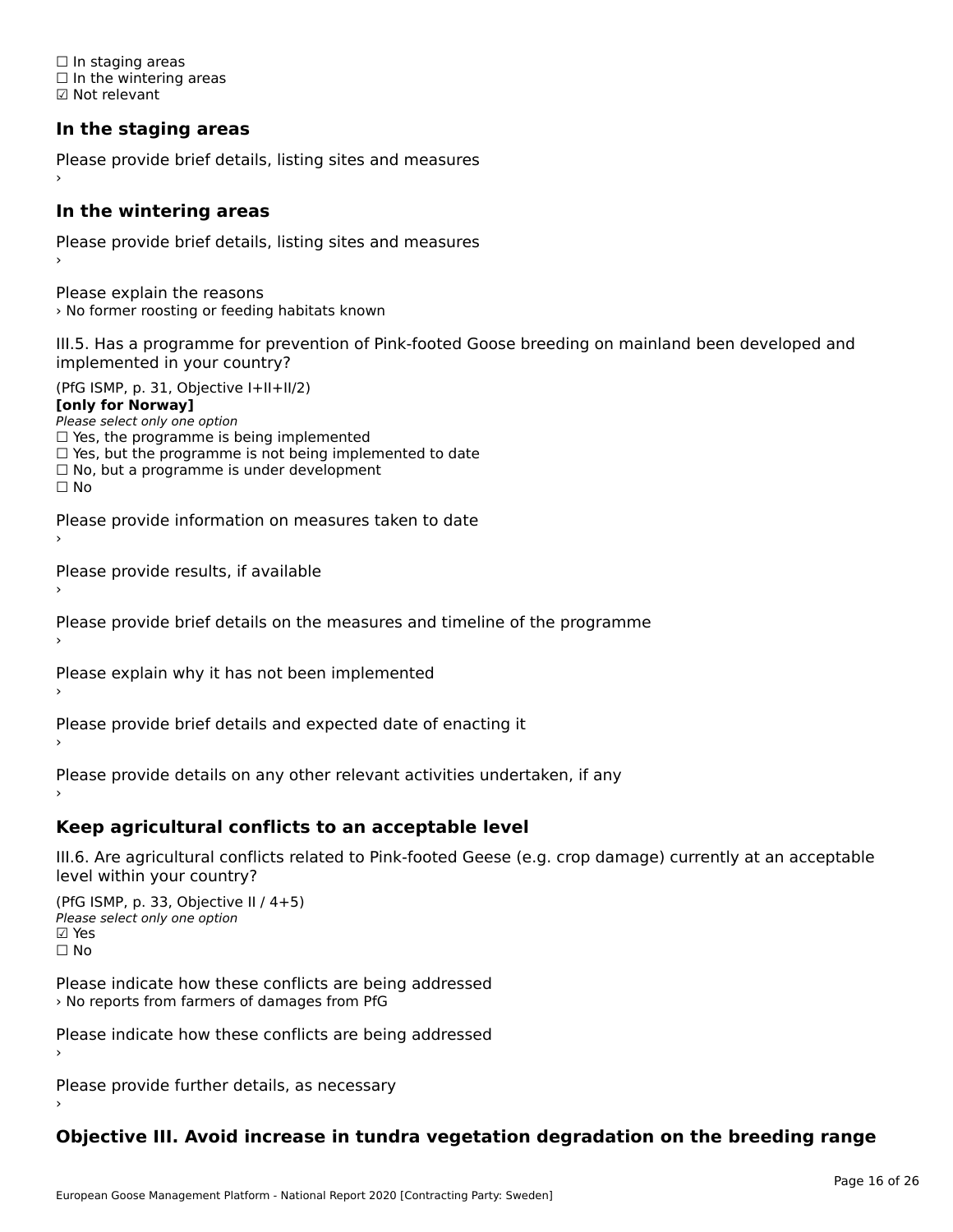III.7. Is the extent of arctic tundra degradation on Svalbard caused by the Pink-footed Goose monitored?

(PfG ISMP, p. 33-34, Objective III /8) **[only for Norway] Please select only one option** □ Yes<br>□ No

Please provide details on the type of monitoring activities (who is conducting them and how they are riease prov ›

Is there an increase in the level of degradation of the arctic tundra? □ CitCre dir increduction<br>Please select only one option □ Yes<br>□ No

Please provide any results or evidence

Please provide any results or evidence

Please explain the reasons

›

#### **Objective IV. Allow for recreational use that does not jeopardize the population**

III.8. Does your country promote and/or implement (in the past three years) any national or regional (sub $m.0.168$  your country promove and/or miplement (in the past time years) any national or

(PfG ISMP, p. 31, Objective VI/3) **[only Norway and Denmark]** Possibility for multiple options ☐ Wise use hunting practices  $\Box$  wise use numing practices<br> $\Box$  Best practices to reduce crippling rates □ Best practices to reduce crippinig rates<br>□ Self-organization and coordination of local hunting □ Sen-organization and coordination or local nunting<br>□ No campaigns, programmes or activities have been implemented

### **Wise use hunting practices**

Please provide brief details (attach files or provide web links, if available) ›

### **Best practices to reduce crippling rates**

Please provide brief details (attach files or provide web links, if available)

### **Self-organization and coordination of local hunting**

Please provide brief details (attach files or provide web links, if available)

Please explain the reasons

#### **Optionally, please provide any other information related to the implementation of the PfG ISMP**

Please provide further information here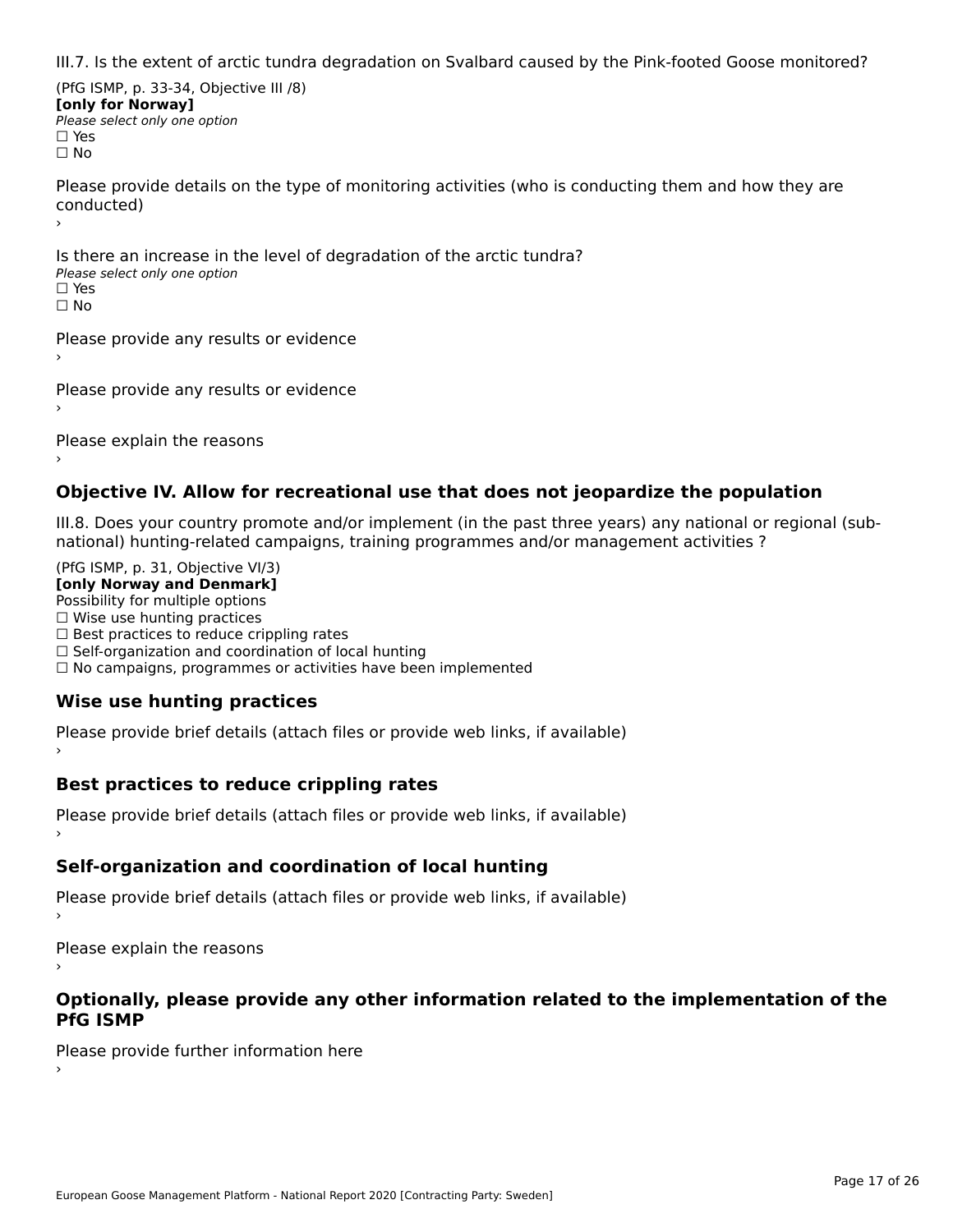#### **IV. Sub-section A: Taiga Bean Goose International Single Species Action Plan (TBG ISSAP) - Eastern 1 Management UnitAction Plan (TBG ISSAP) - Eastern 1 Management Unit**

Participating Range States**: Belarus, Estonia, Germany, Latvia, Ukraine** 

### **Objective 1. Increase survival rate of adults**

### **Result 1.1 Legal harvest does not jeopardize an increase of adult survival rates**

IV.1. Has your country developed and adopted legislation for the closure of hunting of TBG to allow for TBG IV.1. Thas your country developed and add<br>to pass before goose hunting is opened?

(activity 1.1.1.1 Workplan for the implementation of non-AHM related actions (2018-2020) agreed at the 3rd EGM IWG meeting in Leeuwarden, the Netherlands in June 2018) **[all Participating Range States]**

#### [all Participating Range States]

Please select only one option ☐ Yes, developed and adopted

☐ Yes, developed but not adopted

 $\Box$  ies, developed but not adopted

Please describe what legislation has been developed

Please indicate when it was adopted

Please indicate how the legislation is enforced

Please describe what legislation has been developed

Please indicate the timeframe when the legislation is expected to be adopted

Please explain the reasons

#### **IV.2. Please indicate how you are improving the knowledge of the occurrence of TBG on sub-species level in your country**on sub-species level in your country

on sub-species fever in your country<br>(activity 1.1.1.2 Workplan for the implementation of non-AHM related actions (2018-2020) agreed at the **Brd EGM IWG meeting in Leeuwarden, the Netherlands in June 2018)** 

#### [all Participating Range States]

IV.2.1. Ensuring national monitoring at all known key sites <del>■ Western Chroning</del> Hational<br>Please select only one option  $\square$  Yes ☐ No

Please describe the activities undertaken

Please list the key sites where monitoring activities are being undertaken

Please provide relevant documents or weblinks

Please explain the reasons

›

IV.2.2. Providing identification training to people carrying out the monitoring activities <del>■ Western Fortung</del> Recrement<br>Please select only one option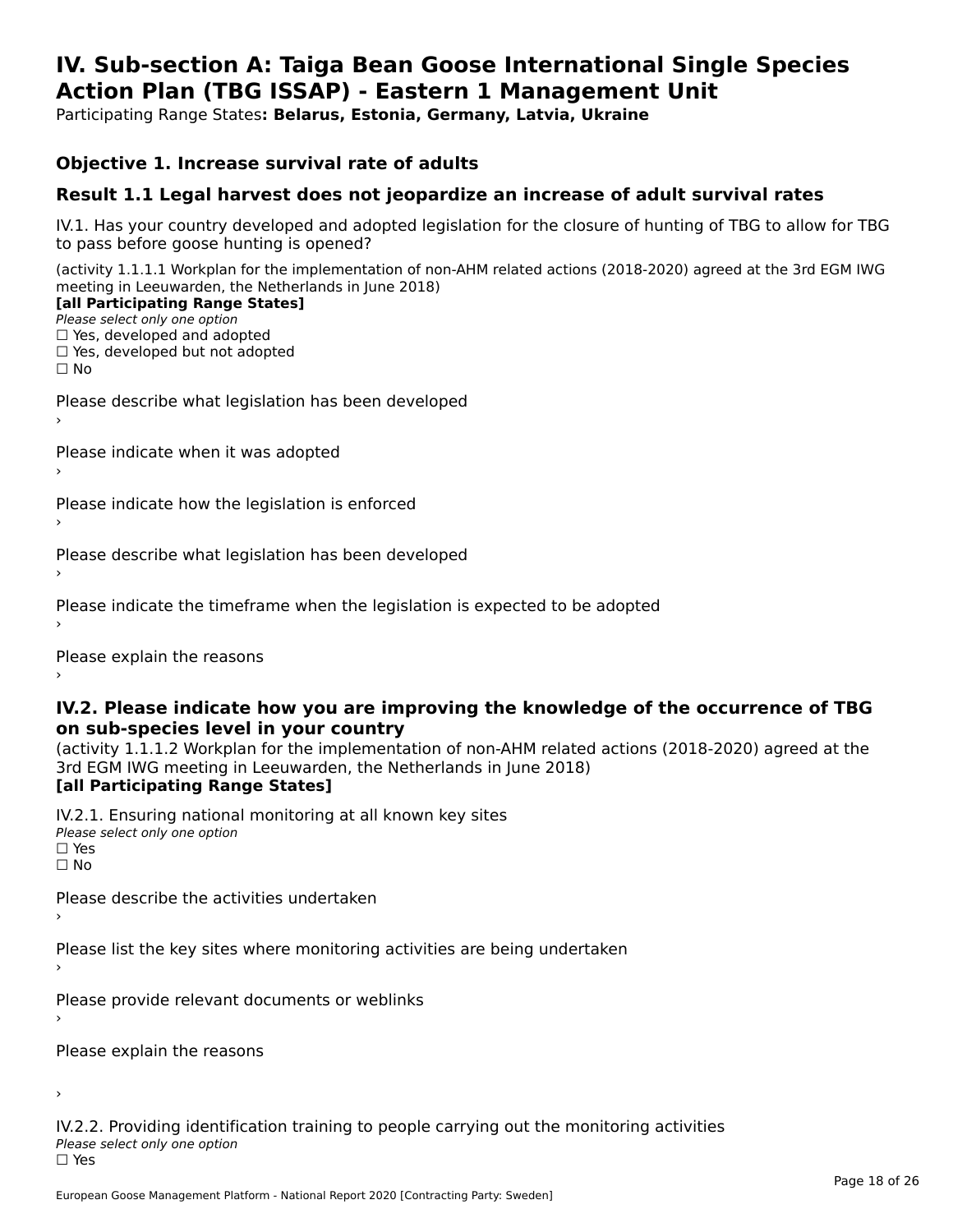```
☐ No
```

```
Please describe the activities undertaken›Please provide relevant identification materials or weblinks, if available
Please explain the reasons
IV.2.3. Providing equipment to people carrying out the monitoring activities
Please select only one option
☐ Yes□ Yes<br>□ No
Please describe the activities undertaken›Please provide relevant documents or weblinks
Please explain the reasons
IV.2.4. Carrying out a satellite/GPS tagging project on TBG in the wintering/staging areas
TV:∠:→: Carrying out a Se<br>Please select only one option
□ Yes<br>□ No
Please describe the activities undertaken›Please provide relevant documents or weblinks
Please explain the reasons
IV.2.5. Any other relevant activities
Please select only one option
☐ Yes□ Yes<br>□ No
Please describe the activities undertaken›Please provide relevant documents or weblinks
Result 1.2 Illegal harvest is reduced to non-significant levels
```
IV.3. Does your country implement an awareness-raising campaign for hunters to complement necessary rv.5. Does your court<br>legislation changes?

(activity 1.2.2.1 Workplan for the implementation of non-AHM related actions (2018-2020) agreed at the 3rd EGM IWG meeting in Leeuwarden, the Netherlands in June 2018)

### **[Only for Belarus and Ukraine]**

**LOTTLY TOT Detailed and O**<br>Please select only one option

riease select only one option<br>□ Yes, an awareness-raising campaign is being implemented<br>□ Yes, an awareness-raising campaign is under development

□ No, but an awareness-raising campaign is under development<br>□ N。

Please indicate who is involved in the implementation (e.g. national NGOs, research institutes, etc.)

Please provide brief details about the activities that are being implemented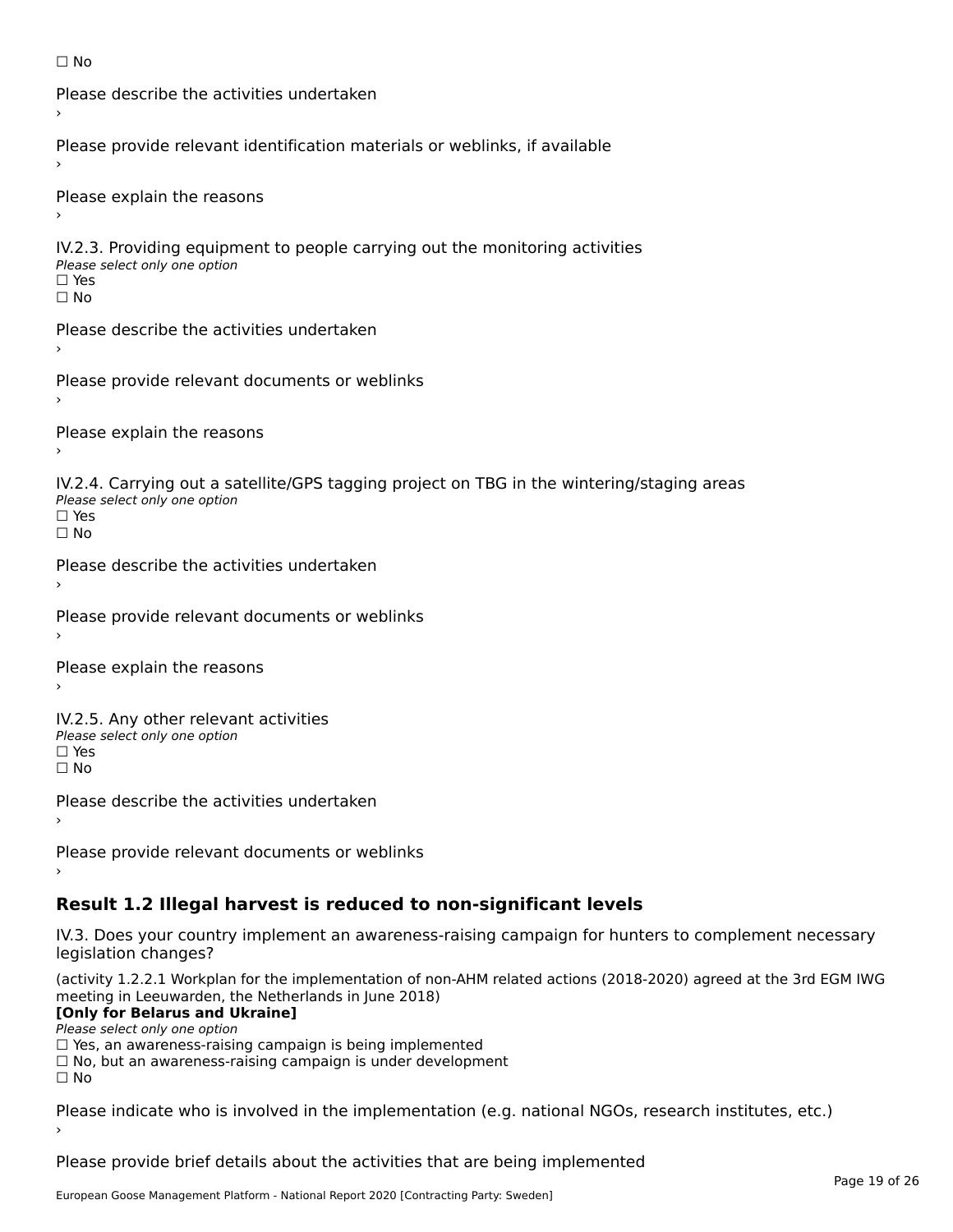Please provide a weblink or upload more information on the campaign Does the campaign include guidance on identification of grey geese? Please select only one option<br>□ Yes □ Yes<br>□ No Please upload identification guides and provide weblinks Please provide further information, if available Please explain the reasons Please indicate who is in charge of developing the campaigns Please provide information on when the development is expected to be finalized Please indicate when the implementation of the campaign is envisaged to start Please provide reasons why an awareness-raising campaign is not in place IV.4. Has special publication on the occurrence of the Taiga Bean Goose been produced and disseminated? (activity 1.2.2.2 Workplan for the implementation of non-AHM related actions (2018-2020) agreed at the 3rd EGM IWG **[Only for Ukraine] □ Yes produced and disseminated**<br>Please select only one option  $\Box$  ies produced and disseminated  $\Box$  ies, currently being produced Please provide details on dissemination, upload publication or provide weblink Please provide details on the timeframe Please indicate who is in charge of producing the publication Please provide details on the dissemination plans Please explain the reasons **Other objectives and results as decided by the EGM IWG Reducing Taiga Bean Goose crippling** IV.5. Have you undertaken any activities to reduce TBG crippling rates? (activity agreed at the 1st EGM IWG meeting in Kristianstad, Sweden in December 2016)

#### **[all Participating Range States]**[all Participating Range States]

**Lan T articipating Range**<br>Please select only one option

□ Yes<br>□ No

›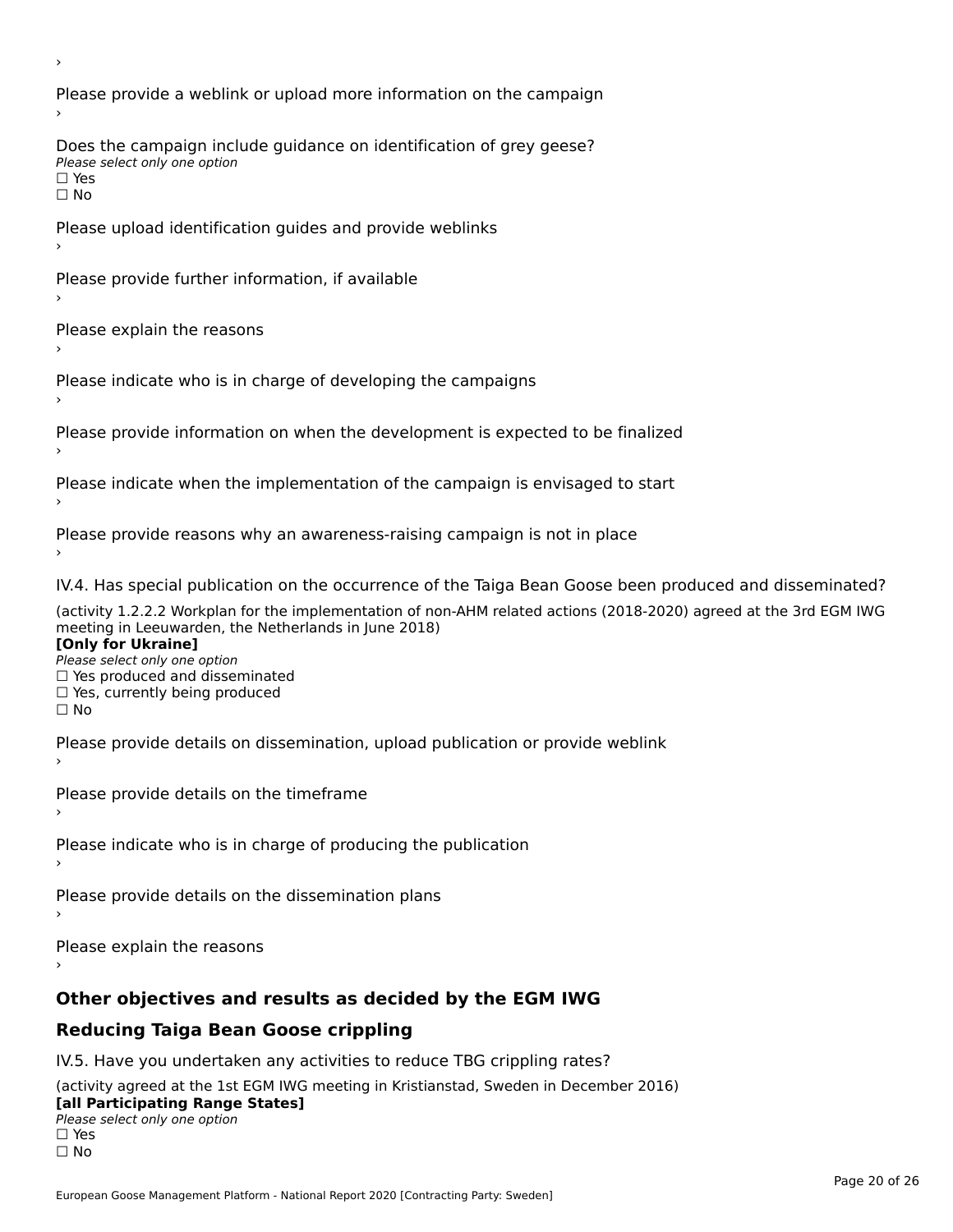☐ Not applicable

```
Please provide details on the activities
```
Please explain the reasons

Please explain the reasons

### **Raising identification skills and awareness amongst hunters**

IV.6. Have training programmes to develop identification skills amongst hunters been organized by national rv.o. riave training pro<br>hunting associations?

(activity agreed at the 1st EGM IWG meeting in Kristianstad, Sweden in December 2016) **[all Participating Range States]**[all Participating Range States] **Lan Tarticipating Range**<br>Please select only one option ☐ Yes☐ No□ Not applicable

Please provide more information on the training programmes

Have the training programmes been developed in cooperation with BirdLife partners and other conservation NGOs?Please select only one option☐ Yes☐ No

```
Please provide a list of cooperating partners
```
Please provide more information of detailed activities with partners

Please upload any relevant materials

Please provide weblinks

Please explain the reasons

Please explain the reasons›

Please explain the reasons

#### **Optionally, please provide any other information related to the implementation of the TBG ISSAPTBG ISSAP**

Please provide information here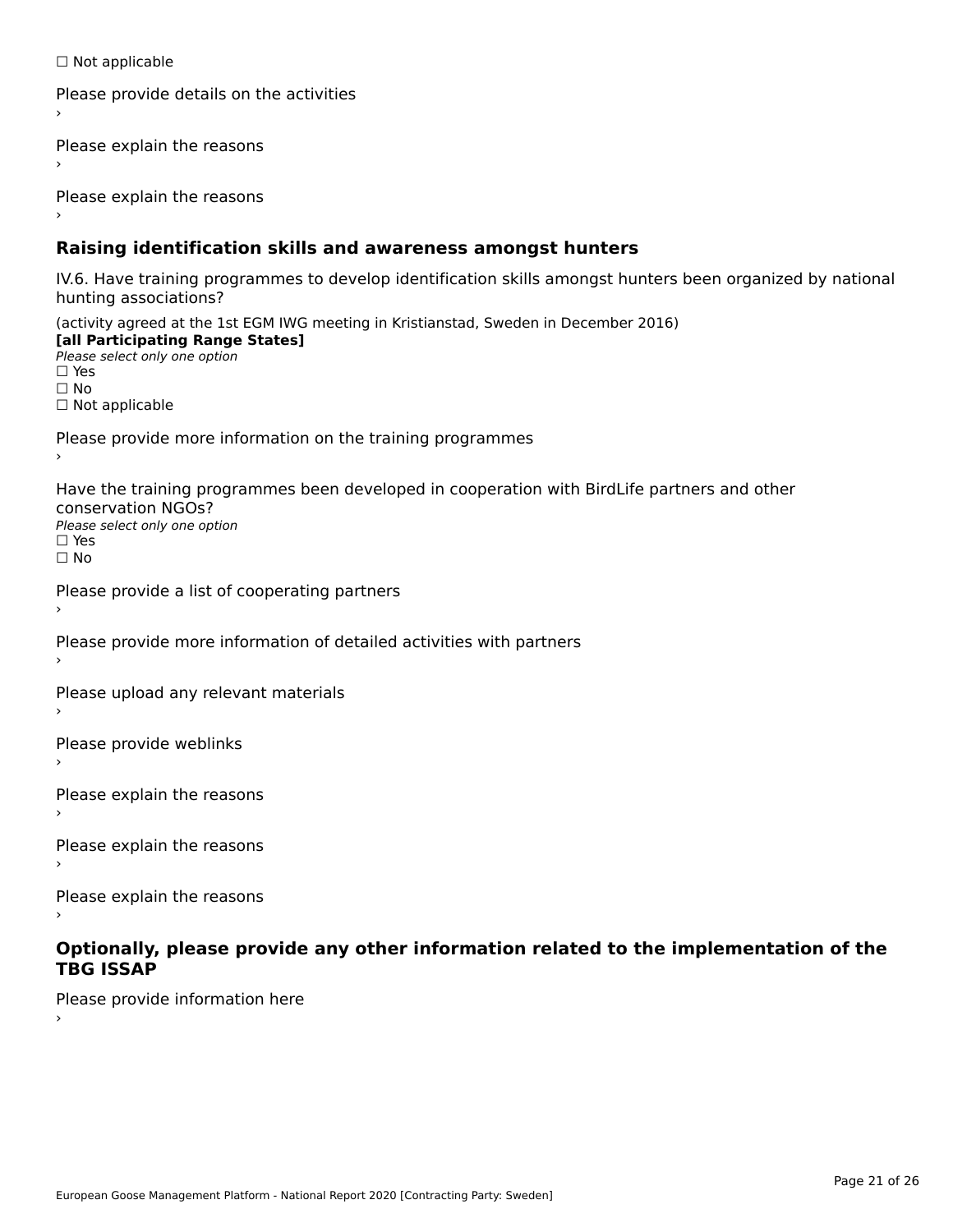## **V. Sub-section B: Taiga Bean Goose International Single SpeciesAction Plan (TBG ISSAP) - Western and Central Management Units**

Participating Range States: **Denmark**, **Finland**, **Norway, Sweden**, **UK**

### **Objective 1 Increase survival rate of adults**

### **Result 1.2 Illegal harvest is reduced to non-significant levels**

V.1. Is TBG shooting investigated in north-east Jutland and Zealand?

(activity 1.2.2.1 Workplan for the implementation of non-AHM related actions (2018-2020) agreed at the 3rd EGM IWG meeting in Leeuwarden, the Netherlands in June 2018) **[Only for Denmark] LOTTLY TOT DETITIONS**<br>Please select only one option

*riease*<br>□ Yes<br>□ No

Please indicate what activities have been undertaken›

Please provide results, relevant publications and weblinks ›

Please explain the reasons

#### **Result 1.3: Impact of huntable native predators in breeding and moulting areas is reduced**

V.2. Are annual campaigns undertaken amongst hunters in the breeding areas to strengthen fox v.z. Are annual campaigns und<br>management in your country?

(activity 1.3.1.1 Biannual Taiga Bean Goose implementation plan agreed at the 1st EGM IWG meeting in Kristianstad, Sweden in December 2016)

**[Only for Finland]** Please select only one optionriease<br>□ Yes □ Yes<br>□ No

Please list the areas where the campaigns are being undertaken

Please list the hunting associations involved

Please provide any other relevant details and weblinks ›

Please explain the reasons›

V.3. Has fox management in northernmost Finland been further strengthened by the Finnish Wildlife v.5. Has fox management in northernmost F<br>Agency and the Forestry and Parks Service?

(activity 1.3.1.2 Biannual Taiga Bean Goose implementation plan agreed at the 1st EGM IWG meeting in Kristianstad, Sweden in December 2016) Sweden in December 2016)

[Only for Finland]

**Please select only one option** □ Yes<br>□ No

Please explain what activities have taken place

Please provide results, relevant publications and weblinks ›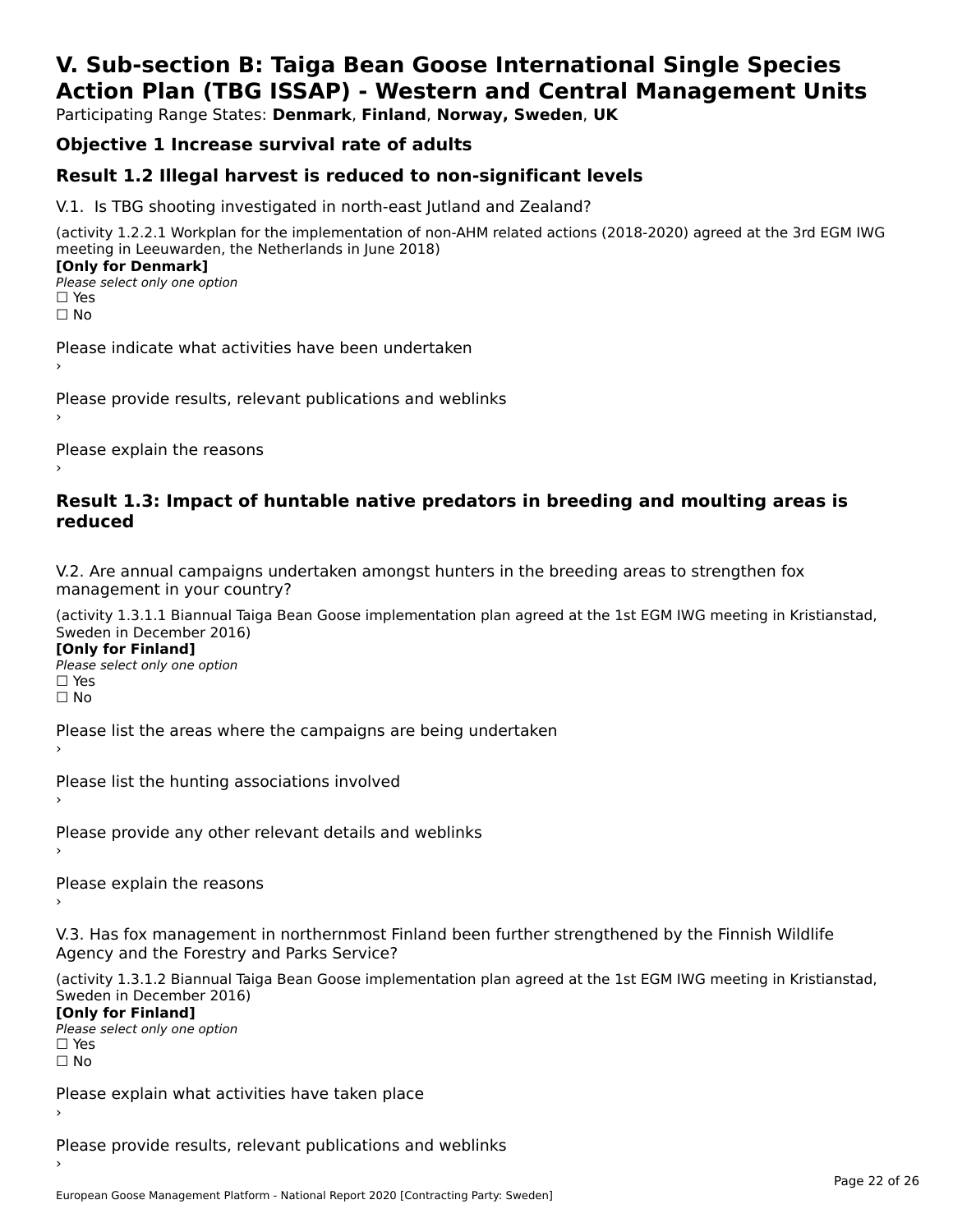### **Result 1.4: Impact of alien predators in breeding and moulting areas is reduced**

V.4. Does your country implement programmes for the eradication of the raccoon dog?

(activity 1.4.1.1 Workplan for the implementation of non-AHM related actions (2018-2020) agreed at the 3rd EGM IWG meeting in Leeuwarden, the Netherlands in June 2018) **[Only for Finland and Sweden]**

**Please select only one option** ☐ No

Please provide details about the eradication programme(s) (scope, implementing entities, etc.) › The raccoon dog project, commissioned by the Swedish Environmental Protection Agency and lead by the Swedish Association for Hunting and Wildlife Management. In 2019, 30 adult raccoon dogs and 2 pups were Swedish Association for Hunting and Whalle Management. In 2019, 30 addit raccoon dogs and 2 pups were<br>captured. Since 2010, when we set up our first monitoring system in Norrbotten, the population has declined considerably and is now kept at a very low level.

Please provide details on the effectiveness of the programmes › Information given above

Please provide an update on the current status of the raccoon dog › Same situation as last year, even fewer animals

Please explain the reasons

### **Objective 2. Increase reproductive rates**

### **Result 2.2: Intraspecific competition in spring staging areas is reduced**

V.5. Please provide updates on the implementation of the "fields for geese" programme

(activity 2.2.1.1 Workplan for the implementation of non-AHM related actions (2018-2020) agreed at the 3rd EGM IWG meeting in Leeuwarden, the Netherlands in June 2018)

#### **[Only for Sweden]**

› CAB continues with the fields for geese programme. There have been some uncertainties regarding financing due to rules in CAP.

V.6. Please provide information on the continuation and implementation of the "unharvested-fields-forbirds" programme (within the Common Agricultural Policy)

 $($ **[Only for Finland]** $\sim$   $\sim$   $\sim$   $\sim$   $\sim$   $\sim$   $\sim$   $\sim$ 

#### **Objective 3. Stop ongoing loss, fragmentation and degradation of habitats, and restore lost, fragmented and degraded habitats**restore lost, fragmented and degraded habitats

### **Result 3.1: Impact of forestry works is reduced**

V.7. Have working models been developed for wildlife-friendly forest management?

(activity 3.1.1.1 Workplan for the implementation of non-AHM related actions (2018-2020) agreed at the 3rd EGM IWG meeting in Leeuwarden, the Netherlands in June 2018) **[Only for Finland] Please select only one option** □ Yes<br>□ No

Please provide details on the working models developed

Are these models being implemented?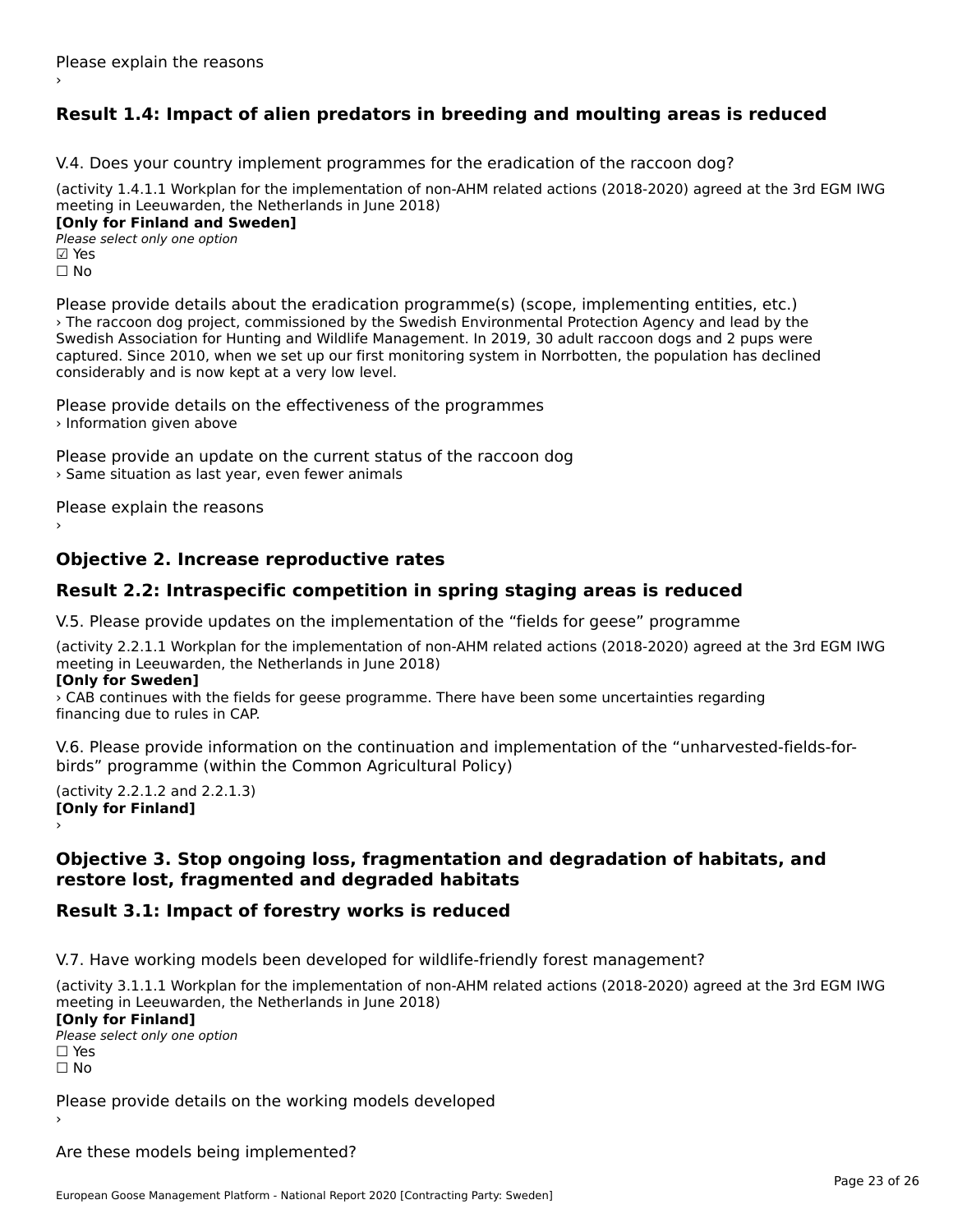Please select only one option □ Yes<br>□ No

Please provide more information on the progress

Have these models been promoted to reach forest owners? ∩ave these models bee<br>Please select only one option □ Yes<br>□ No

Please provide more information

Please explain the reasons ›

Have these models been promoted to reach forest corporations? ∩ave these models bee<br>Please select only one option □ Yes<br>□ No

Please provide more information

Please explain the reasons ›

Please explain the reasons›

Please explain the reasons

V.8. Please indicate the implementation progress to reach the annual goals for mire restoration

(activity 3.1.2.1 Workplan for the implementation of non-AHM related actions (2018-2020) agreed at the 3rd EGM IWG meeting in Leeuwarden, the Netherlands in June 2018) **[all Participating Range States]**

**Lan Farticipating Range .**<br>> No such ongoing activities

#### **Result 3.3: Breeding, staging and wintering habitats are not further lost due to oil and gas or renewable energy developments**gas or renewable energy developments

V.9. Are you monitoring the collision risk posed by renewable energy developments to TBG close to the Special Protection Areas, identified as their important wintering sites?

(activity 3.3.1.1 Workplan for the implementation of non-AHM related actions (2018-2020) agreed at the 3rd EGM IWG meeting in Leeuwarden, the Netherlands in June 2018)

**[only for Denmark and other Range States as applicable] Please select only one option** 

☑ No

Please provide information on the relevant actions that have been undertaken ›

Please provide any results, if available

Please explain the reasons › No reports on collisions

### **Result 3.4: Impact of agriculture on natural Taiga Bean Goose habitats is minimized**

V.10. Has the area of managed coastal grasslands under the Common Agricultural Policy (CAP) increased in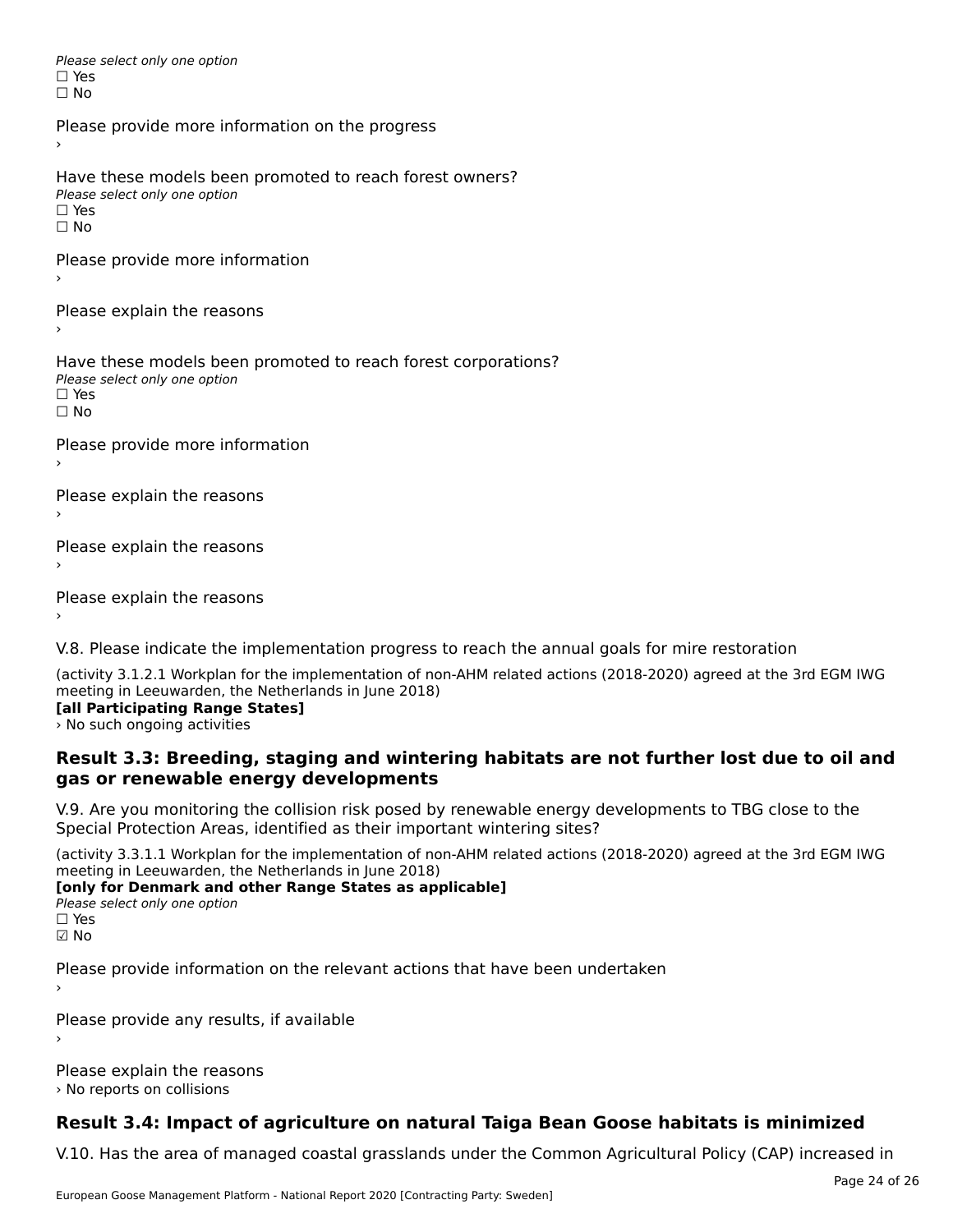your country compared to 2017?

(activity 3.4.1.1 Workplan for the implementation of non-AHM related actions (2018-2020) agreed at the 3rd EGM IWG meeting in Leeuwarden, the Netherlands in June 2018) **[only for Finland]**

[only for Finland] **□ Please select only one option**  $\square$  Yes ☐ No

Please indicate the size of the total area›

Please indicate the additional area managed since the beginning of 2017

Please describe the activities undertaken on grassland management

Please upload relevant documentation and provide weblinks

Please explain the reasons

### **Other objectives and results as decided by the EGM IWG**

#### **Review factors possibly contributing to rapid declines in eastern England and implement appropriate management responses**implement appropriate management responses

V.11. Have possible factors causing population declines in eastern England been reviewed?

(activity 3.4.2. Workplan for the implementation of non-AHM related actions (2018-2020) agreed at the 3rd EGM IWGmeeting in Leeuwarden, the Netherlands in June 2018) **[only for UK]**[only for UK]

**Please select only one option<br>Please select only one option** ים וכ<br>⊡ No

Please describe those factors and provide further information as available

Are appropriate management responses to these factors being implemented? ne appropriace manage.<br>Please select only one option □ Yes<br>□ No

Please provide information on the activities implemented

Please provide information about the main achievements and results

Please explain the reasons›

Please explain the reasons

### **Reducing Taiga Bean Goose crippling**

V.12. Have you undertaken any activities in the past three years to reduce TBG crippling rates?

(activity agreed at the 1st EGM IWG meeting in Kristianstad, Sweden in December 2016) **[all Participating Range States]**

#### [all Participating Range States]

**Lan T articipating Range**<br>Please select only one option ☑ No